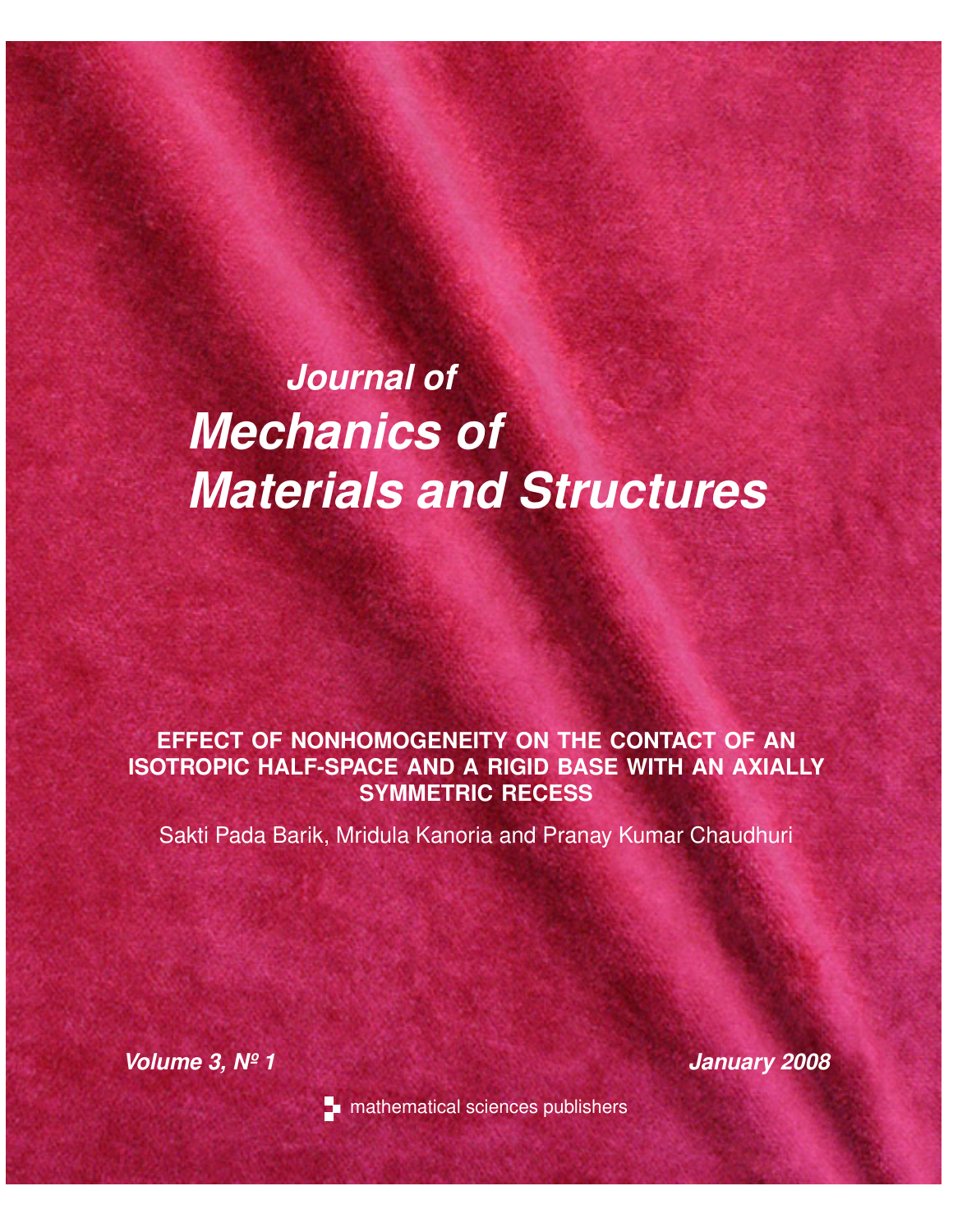### EFFECT OF NONHOMOGENEITY ON THE CONTACT OF AN ISOTROPIC HALF-SPACE AND A RIGID BASE WITH AN AXIALLY SYMMETRIC RECESS

SAKTI PADA BARIK, MRIDULA KANORIA AND PRANAY KUMAR CHAUDHURI

We study an axially symmetric frictionless contact problem between a nonhomogeneous elastic halfspace and a rigid base that has a small axisymmetric surface recess. We reduce the problem to solving Fredholm integral equations, solve these equations numerically, and establish a relationship between the applied pressure and the gap radius. We find and graph the effects of nonhomogeneity on the normal pressure, critical pressure and on the surface displacement.

#### 1. Introduction

When two bodies are placed in contact, they touch either at a point, along a line, over a surface or in a combination thereof. While the initial contact is determined by the geometric features of the bodies, the extent generally changes when the bodies are deformed by applied forces, changes in temperature or other sources of stress. In the study of contact problems, a class of problems is considered when two bodies are in contact without a bond, so that the region of contact is not known. Here, determining the contact region, which depends on geometric features as well the load distribution, presents an additional task for finding the stress distribution. Contact problems have been studied extensively in the literature, but in most cases the study was confined to isotropic and homogeneous solids. With the increasing use of functionally graded materials or anisotropic materials in indus[try, the study needs to be](#page-18-0) extended to th[ese materials als](#page-17-0)o.

[A comp](#page-16-0)r[ehensive list of work by](#page-17-1) [earlier invest](#page-17-2)i[gators has been pro](#page-17-3)vided in [\[Sneddon and](#page-17-4) Lowengrub 1969] [and als](#page-17-5)o [\[Gladwell 1980\].](#page-17-6) [Among the recent works](#page-17-7) [on the contact proble](#page-18-1)[ms, notable a](#page-18-2)re the works of [Civelek](#page-16-1) et al. [1978], [Schmuesre et a](#page-16-2)l. [\[1980\],](#page-17-8) Gecit [1981], Selvanduri [\[1983\],](#page-16-3) Loboda and Tauchert [\[1985](#page-16-4)], Martynyak [1985], Fabrikant [1986], Li and Dempsey [1988], Wu and Yen [1994], Shvets et al. [1996], Argatov [2000], Brock and Georiadis [2001], Kit and Monastyrsky [2001], Argatov [2004], and Barik et al. [2006].

The very important class of contact problems known as receding contact problems is the subject of [study for many i](#page-17-9)[nvestigators. If the conta](#page-17-10)[ct area diminishe](#page-18-3)[s as the load is applie](#page-17-11)[d, the cont](#page-17-12)act is called [reced](#page-17-13)[ing. The analytical stud](#page-17-14)[ies involving receding co](#page-16-5)[ntact in homogeneous a](#page-16-6)[nd graded m](#page-16-7)edia can be [fou](#page-16-7)nd in [\[Hussain et al](#page-16-8). 1968; [Noble and Hus](#page-16-9)sain 1969; Weitsman 1969; Pu and Hussain 1970; Keer et al. 1972; Gecit 1986; Nowell and Hills 1988; Chaudhuri and [Ray 1998;](#page-17-15) Birinci a[nd Erdol 1999](#page-17-16); Chaudhuri [and Ray 2](#page-17-17)003; [Comez et al. 2004;](#page-17-18) [El-Borgi et al. 2006\]. Numeri](#page-17-19)cal studies based either on the finite element method or on the boundary element method can be found in [Jing and Liao 1990; Garrido et al. 1991; Paris et al. 1995; Satish Kumar et al. 1996; Garrido and Lorenzana 1998].

*Keywords:* Hankel transform, dual integral equation, Fredholm integral equation, elastic nonhomogeneity.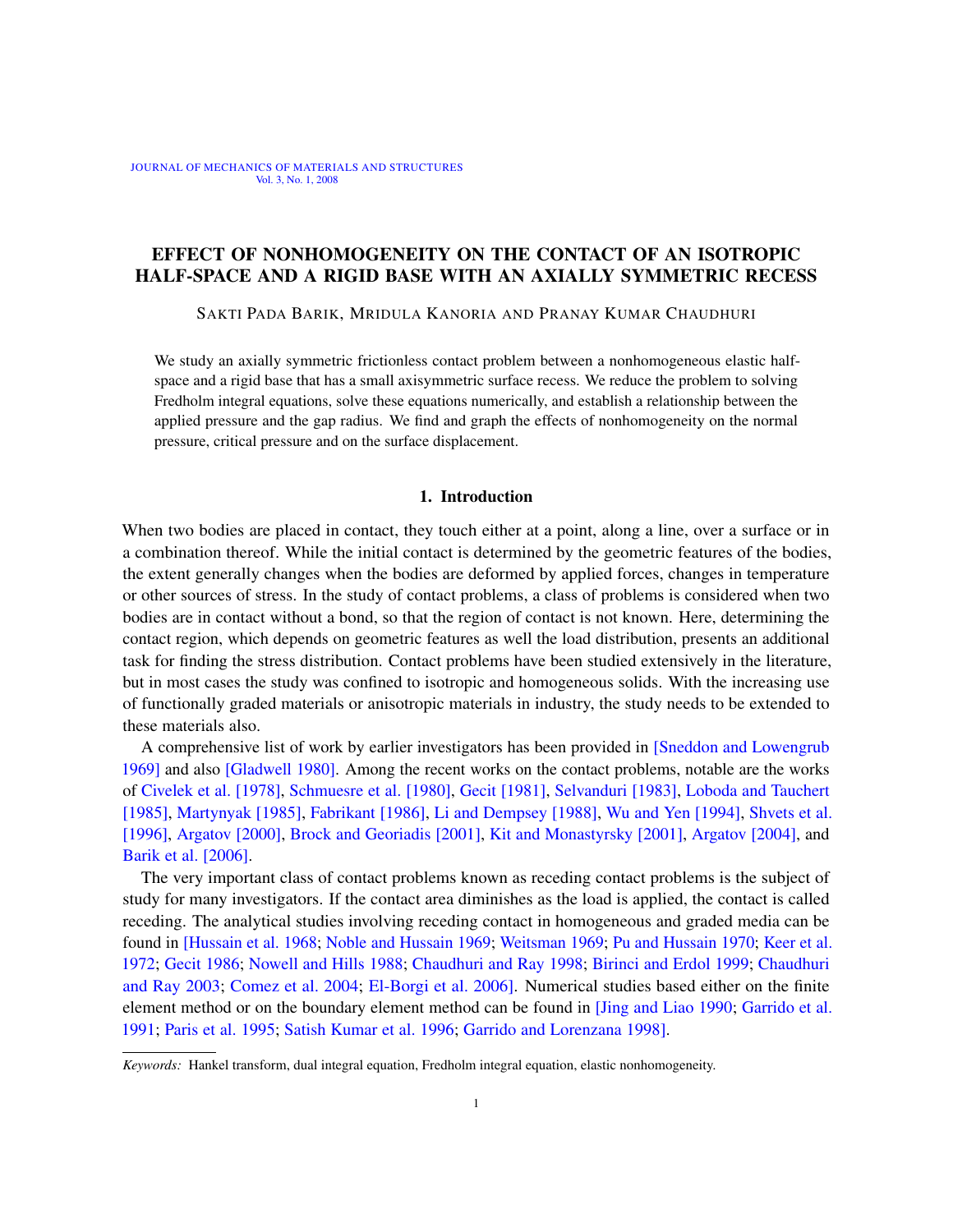<span id="page-2-0"></span>

[Figure 1.](#page-17-8) The semiinfinite solid with recess considered here.

In a recent paper, Kit and Monastyrsky [2001] discussed an axially symmetric problem of frictionless contact between an elastic half space and a rigid base with a small surface recess. The elastic material considered was isotropic and homogeneous. The present investigation aims at studying a similar problem, but in an nonhomogeneous elastic medium.

The nonhomogeneity arises because the rigidity modulus varies with distance in the medium. Although in the homogeneous case [the displacement compone](#page-17-20)nts are expressible in terms of potential functions, the solution of the governing equations is not so simple here, because of the nonhomogeneous modulus. Following the technique discussed in [Ozturk and Erdogan 1993], we have found the displacement components and, using the boundary conditions, have obtained a pair of dual integral equations [Further manipulat](#page-17-8)ion yields Fredholm integral equations, which we solve numerically. We have done numerical computations to show the effect of the nonhomogeneity. Finally, we have checked that results of [Kit and Monastyrsky 2001] are recovered from ours by zeroing the nonhomogeneous parameter.

#### 2. Formulating the problem

Let a semiinfinite solid of nonhomogeneous isotropic [material w](#page-2-0)ith a flat surface lie on a semiinfinite solid of rigid material. The boundary of the solid of rigid material is everywhere planar except for a geometrical defect, which is shallow axisymmetric recess, as seen in Figure 1. We put the origin at the common boundary of the half spaces and point the  $z_1$ -axis of the cylindrical coordinate system ( $r_1$ ,  $\theta$ ,  $z_1$ ) into the elastic medium along the recess's axis of symmetry. We represent the bounding surface of the rigid base containing the recess by the equations

$$
z_1 = f_1(r_1) = \begin{cases} -h_0 \left(1 - \frac{r_1^2}{b^2}\right)^{3/2}, & 0 < r_1 \le b, \\ 0, & r_1 > b. \end{cases}
$$

We shall assume that contact is smooth. In the absence of applied pressure on the solids, contact is made along the plane  $z_1 = 0$ , except for the central area  $|r_1| < b$ [. Applyin](#page-3-0)g the normal pressure p at infinity will cause the contact surface to increase. Let  $a_1(p)$  be the radius of the gap, that is, the region in which there is no contact, as an as-yet unknown function of  $p$ , as shown in Figure 2. Before proceeding, it will be convenient to adopt dimensionless variables by rescaling all lengths by the problem's only length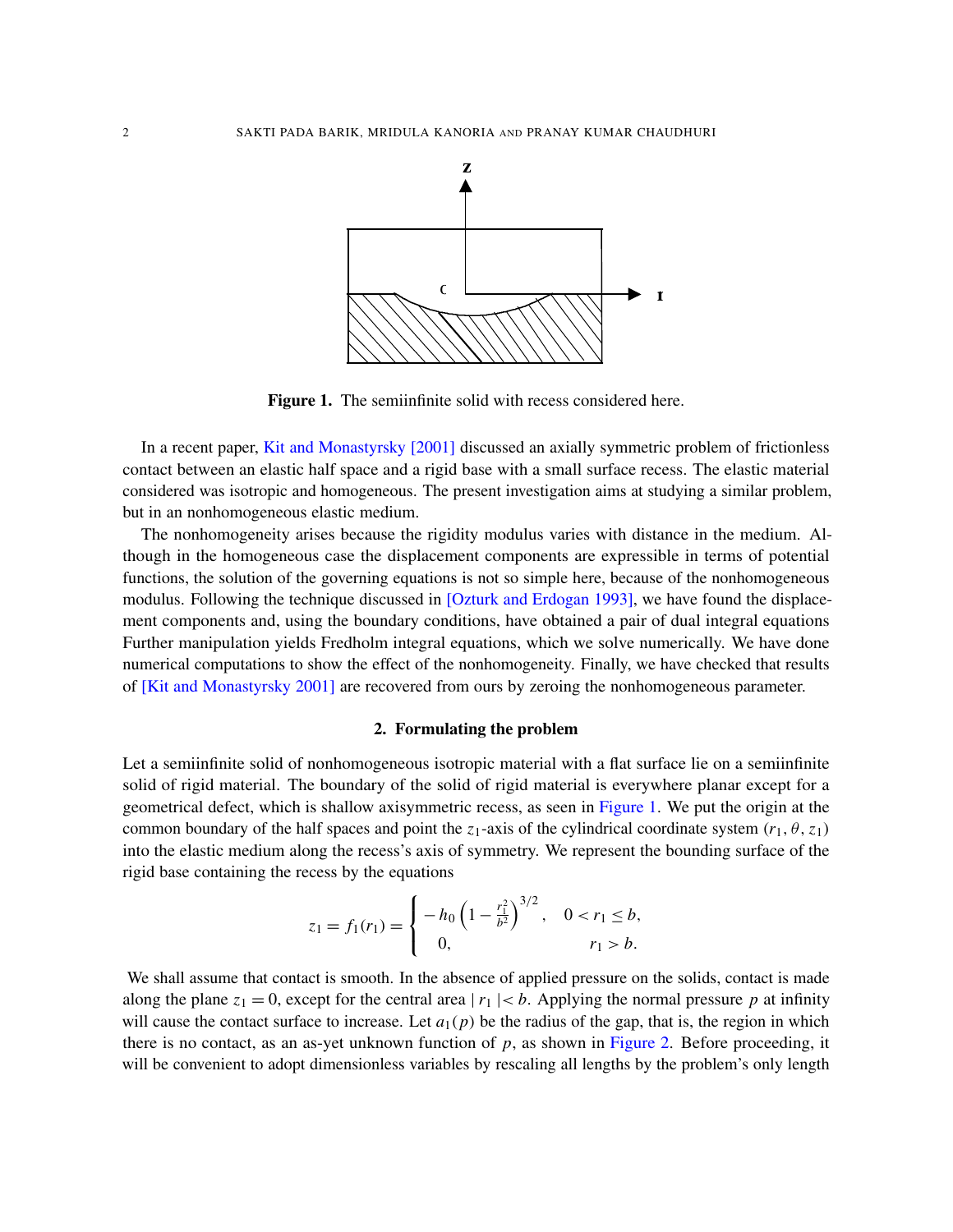<span id="page-3-0"></span>

**Figure 2.** The first contact point  $a_1$  moves inward as the pressure  $p$  increases.

scale *b*:

$$
r = \frac{r_1}{b}, \qquad z = \frac{z_1}{b}, \qquad h = \frac{h_0}{b}, \qquad a = \frac{a_1}{b}, \qquad \hat{\sigma}_{i,j} = \frac{\sigma_{i,j}}{\mu_0}, \qquad \hat{u}_i = \frac{u_i}{b},
$$

<span id="page-3-2"></span>where here and in the following  $i, j = r, \theta, z$ . In the dimensionless variables, the surface with recess becomes

$$
z = f(r) = \begin{cases} -h(1 - r^2)^{3/2}, & r \le 1, \\ 0, & r > 1. \end{cases}
$$
 (1)

In the analysis below, for notational convenience, we shall use only dimensionless variables and politely remove their hats ˆ.

<span id="page-3-3"></span>We suppose that the elastic material is nonhomogeneous by assuming the rigidity modulus  $\mu$  varies along the *z*-axis as

$$
\mu = \mu_0 e^{\alpha z},\tag{2}
$$

where  $\alpha$  is the nonhomogeneity parameter. Because of axisymmetry, the field variables are independent of  $\theta$  and the displacement vector  $(u, 0, w)$  is a function of  $r$  and  $z$  only. Using the strain displacement relations

$$
e_{rr} = \frac{\partial u}{\partial r}, \qquad e_{\theta\theta} = \frac{u}{r},
$$
  

$$
e_{zz} = \frac{\partial w}{\partial z}, \qquad 2e_{rz} = \frac{\partial u}{\partial z} + \frac{\partial w}{\partial r},
$$

and Hooke's law

<span id="page-3-1"></span>
$$
\sigma_{ij} = \frac{\lambda}{\mu_0} e_{kk} \delta_{ij} + 2 \frac{\mu}{\mu_0} e_{ij},
$$

where  $\lambda$  and  $\mu$  are the Lame's constants and  $\delta_{ij}$  is the Kronecker delta, the equations of equilibrium

$$
0 = \frac{\partial \sigma_{rr}}{\partial r} + \frac{\partial \sigma_{rz}}{\partial z} + \frac{\sigma_{rr} - \sigma_{\theta\theta}}{r},
$$
  
\n
$$
0 = \frac{\partial \sigma_{rz}}{\partial r} + \frac{\partial \sigma_{zz}}{\partial z} + \frac{\sigma_{rz}}{r},
$$
\n(3)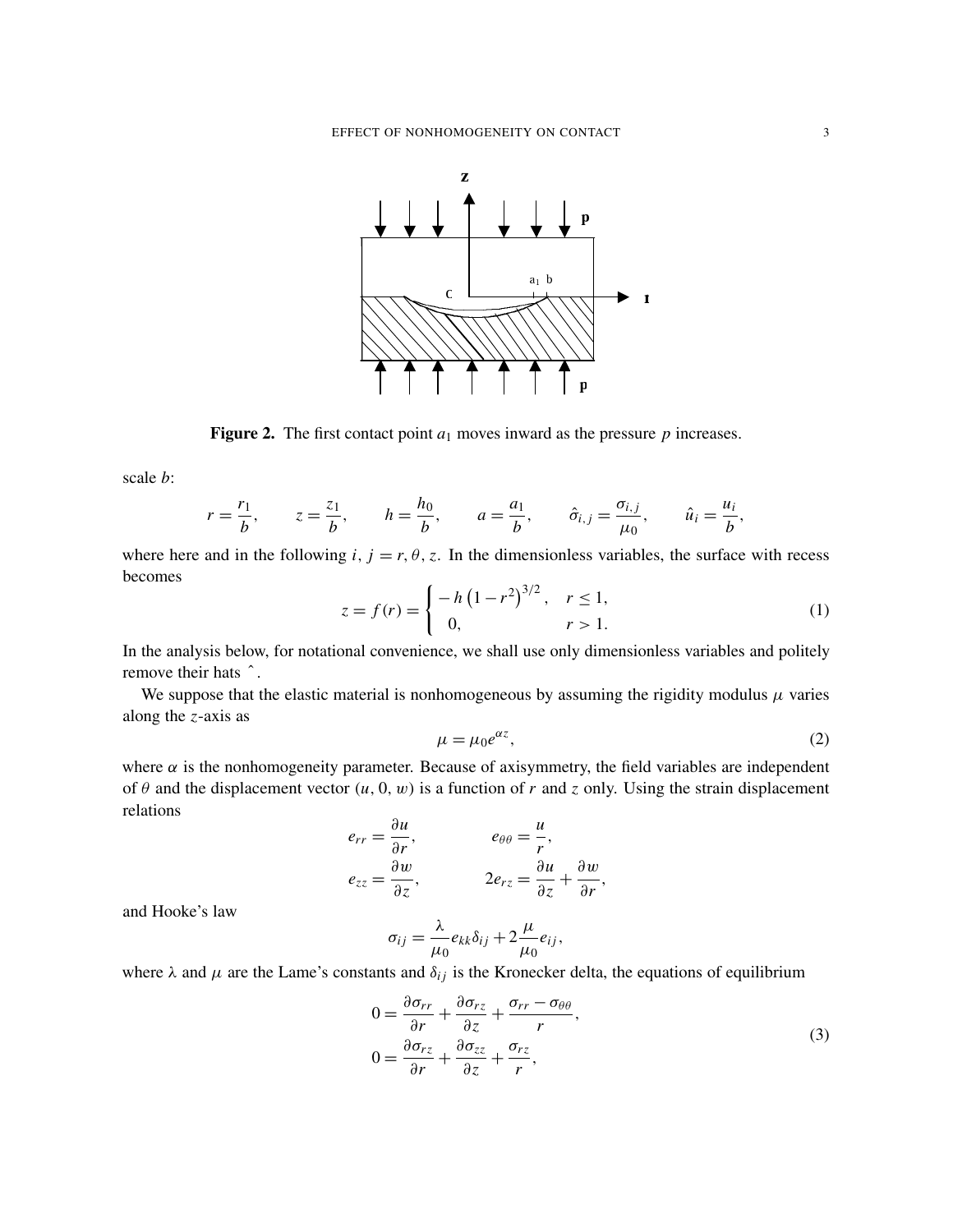may be expressed in terms of displacements components  $u$  and  $w$  as:

$$
0 = (\kappa + 1) \left( \frac{\partial^2 u}{\partial r^2} + \frac{1}{r} \frac{\partial u}{\partial r} - \frac{u}{r^2} \right) + 2 \frac{\partial^2 w}{\partial r \partial z} + (\kappa - 1) \frac{\partial^2 u}{\partial z^2} + (\kappa - 1) \alpha \left( \frac{\partial u}{\partial z} + \frac{\partial w}{\partial r} \right),
$$
  
\n
$$
0 = (\kappa + 1) \frac{\partial^2 w}{\partial z^2} + \frac{2}{r} \frac{\partial u}{\partial z} + 2 \frac{\partial^2 u}{\partial r \partial z} + (\kappa - 1) \left( \frac{\partial^2 w}{\partial r^2} + \frac{1}{r} \frac{\partial w}{\partial r} \right)
$$
  
\n
$$
+ (3 - \kappa) \alpha \left( \frac{\partial u}{\partial r} + \frac{u}{r} \right) + (\kappa + 1) \alpha \frac{\partial w}{\partial z},
$$
\n(4)

where  $\kappa = 3 - 4\nu$  and  $\nu$  is Poisson's ratio.

The boundary conditions for the problem are

<span id="page-4-2"></span><span id="page-4-1"></span>
$$
\lim_{z \to \infty} \sigma_{zz}(r, z) = -\frac{p}{\mu_0},
$$
  
\n
$$
\lim_{z \to \infty} \sigma_{rz}(r, z) = 0,
$$
\n(5)

<span id="page-4-0"></span>
$$
\sigma_{zz}(r, 0) = 0, \qquad 0 < r < a,\n\sigma_{rz}(r, 0) = 0, \qquad 0 < r < \infty,\nw(r, 0) = f(r), \qquad a < r < \infty,
$$
\n(6)

In addition to conditions Equation  $(6)$  we should have the condition

$$
\sigma_{zz}(a,0) = 0, \qquad 0 \le a \le 1 \tag{7}
$$

which follows from the smoothness of  $f(r) \in [0, 1)$ .

The boundary condition of Equations  $(5)$  and  $(7)$  can also be written as

$$
\sigma_{zz}(r, 0)[w(r, 0) - f(r)] = 0,\n\sigma_{zz}(r, 0) \le 0, \qquad w(r, 0) \le f(r), 0 \le r \le 1\n\sigma_{rz}(r, 0) = 0, \qquad 0 \le r < \infty,\n w(r, 0) = f(r), \qquad 1 \le r < \infty.
$$

#### <span id="page-4-3"></span>3. Solving the problem

Now we will describe the strained state of the elastic body and the relation between the gap geometry and ambient pressure. We will also find the critical value at which the gap disappears. To this end, we divide the solutions into two parts:

$$
\sigma = \sigma^{(1)} + \sigma^{(2)}, \qquad u = u^{(1)} + u^{(2)}.
$$
\n(8)

The first terms,  $\sigma^{(1)}$  and  $u^{(1)}$ , are solutions of the problem of the contact of an elastic body and rigid base with flat surface. The second terms correspond to the perturbed stressed-strained state caused by geometric nonhomogeneity of the surface.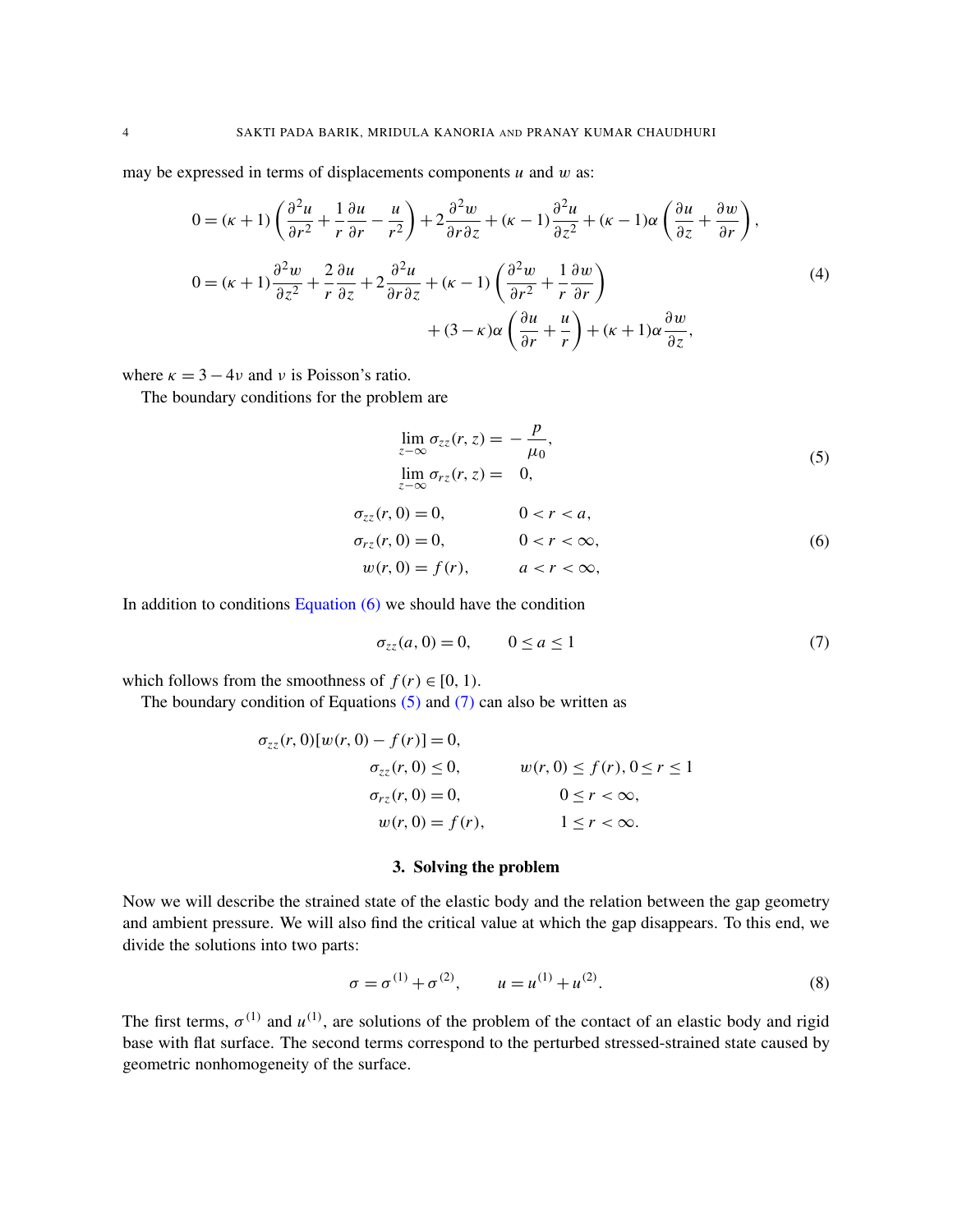Because the perturbations are local, we can write

$$
\lim_{(r,z)\to\infty} \sigma^{(2)}(r,z) = 0, \qquad \lim_{(r,z)\to\infty} u^{(2)}(r,z) = 0.
$$

The first solution may be obtained in the form

$$
\sigma_{zz}^{(1)} = -\frac{p}{\mu_0}, \qquad \sigma_{rr}^{(1)} = 0, \qquad \sigma_{rz}^{(1)} = 0,
$$
  

$$
u^{(1)} = \frac{v}{E} pr, \qquad w^{(1)} = \frac{v}{\alpha E} pz.
$$
 (9)

Using the boundary conditions of Equations  $(5)$  and  $(6)$  and using Equations  $(8)$  and  $(9)$ , the boundary conditions for the perturbed fields become

$$
\lim_{z \to \infty} \sigma_{zz}^{(2)}(r, z) = 0
$$
\n
$$
\lim_{z \to \infty} \sigma_{rz}^{(2)}(r, z) = 0,
$$
\n
$$
\sigma_{zz}^{(2)}(r, 0) = \frac{p}{\mu_0}, \qquad 0 < r < a,
$$
\n
$$
\sigma_{rz}^{(2)}(r, 0) = 0, \qquad 0 < r < \infty,
$$
\n
$$
w^{(2)}(r, 0) = f(r), \qquad a < r < \infty
$$
\n(10)

To solve for the perturbed field, we assume the solution of Equation (3) in the form

<span id="page-5-0"></span>
$$
u^{(2)}(r, z) = \int_0^\infty d\rho \ F_1(z, \rho) \rho J_1(r\rho),
$$
  
\n
$$
w^{(2)}(r, z) = \int_0^\infty d\rho \ F_2(z, \rho) J_0(r\rho),
$$
\n(11)

where  $J_0$  and  $J_1$  are Bessel functions of first kind of orders zero and one, respectively. Substituting Equation (11) into Equation (4) and inverting the related Hankel transforms, we find

$$
[(\kappa - 1)D^2 + \alpha(\kappa - 1)D - (\kappa + 1)\rho^2] F_1 - [2D + \alpha(\kappa - 1)] F_2 = 0
$$
  

$$
[(\kappa + 1)D^2 + \alpha(\kappa + 1)D - (\kappa - 1)\rho^2] F_2 + \rho^2 [2D + \alpha(3 - \kappa)] F_1 = 0,
$$
 (12)

where  $D = \frac{d}{dz}$ . In deriving this, the following relationships have been used:

$$
\left(\frac{\partial^2}{\partial r^2} + \frac{1}{r}\frac{\partial}{\partial r} - \frac{1}{r^2}\right) J_1(r\rho) = -\rho^2 J_1(r\rho),
$$

$$
\left(\frac{\partial}{\partial r} + \frac{1}{r}\right) J_1(r\rho) = \rho J_0(r\rho),
$$

$$
\frac{\partial^2}{\partial r^2} J_0(r\rho) = \frac{\rho}{r} J_1(r\rho) - \rho^2 J_0(r\rho).
$$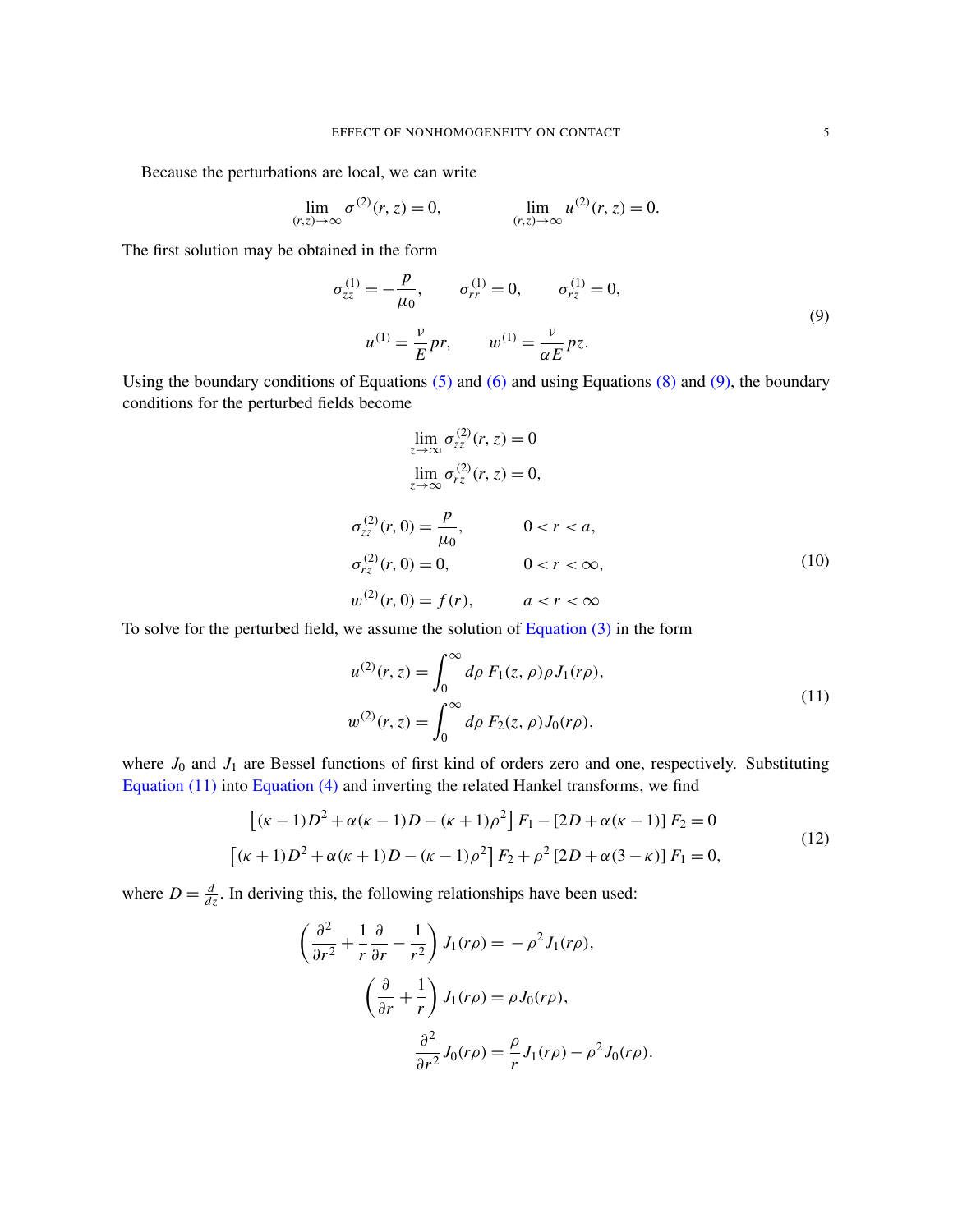The solutions of the system of differential equations (12) are found to be

<span id="page-6-1"></span>
$$
F_1(z,\rho) = \sum_{k=1}^4 A_k(\rho) e^{m_k z},
$$
  
\n
$$
F_2(z,\rho) = \sum_{k=1}^4 a_k(\rho) A_k(\rho) e^{m_k z},
$$
\n(13)

where the functions  $A_k$ ,  $k = 1, ..., 4$ , are unknowns, and  $m_k$ ,  $k = 1, ..., 4$ , are the roots of the characteristic equation

<span id="page-6-0"></span>
$$
m^{4} + 2\alpha m^{3} + (\alpha^{2} - 2\rho^{2})m^{2} - 2\alpha\rho^{2}m + \alpha^{2}\rho^{2}\frac{3 - \kappa}{1 + \kappa} + \rho^{4} = 0,
$$
\n(14)

and the coefficients  $a_k$ ,  $k = 1, \ldots, 4$ , are given by

$$
a_k(\rho) = -\rho^2 \frac{2m_k + \alpha(3 - \kappa)}{(1 + \kappa)m_k^2 + (1 + \kappa)\alpha m_k - (\kappa - 1)\rho^2}.
$$
\n(15)

The characteristic Equation  $(14)$  may easily be rewritten as

$$
(m^{2} + \alpha m - \rho^{2})^{2} + \alpha^{2} \rho^{2} \frac{3 - \kappa}{1 + \kappa} = 0,
$$

from which it follows that

$$
m_3 = \overline{m_1} = \frac{-\alpha + \beta}{2}, \qquad m_4 = \overline{m_2} = -\frac{\alpha + \beta}{2}
$$

where

$$
\beta = \sqrt{\alpha^2 + 4\rho^2 + i4\alpha\rho\sqrt{\frac{3-\kappa}{1+\kappa}}},
$$

After solving for  $m_k$ ,  $k = 1, ..., 4$ , the expressions for the coefficients  $a_k$  in Equation (15) may be simplified as follows:

$$
a_k(\rho) = -\rho \frac{2m_k + \alpha(3 - \kappa)}{2\rho + i\alpha\sqrt{(3 - \kappa)(1 + \kappa)}},
$$
  

$$
a_{k+2} = \overline{a_k},
$$

for  $k = 1, 2$ . We observe that  $\Re m_1$ ,  $\Re m_3 > 0$  and  $\Re m_2$ ,  $\Re m_4 < 0$ , so, to satisfy the regularity condition at  $z = \infty$  in the solution given by Equation (13), we must put  $A_1 = A_3 = 0$  for  $z > 0$ . Thus the problem may be considered as that of an elastic upper half space with rigid base involving only two unknowns  $A_2$  and  $A_4$ , and, for  $z > 0$ , we have

$$
F_1(z, \rho) = A_2(\rho)e^{m_2z} + A_4(\rho)e^{m_4z},
$$
  
\n
$$
F_2(z, \rho) = a_2(\rho)A_2(\rho)e^{m_2z} + a_4(\rho)A_4(\rho)e^{m_4z}.
$$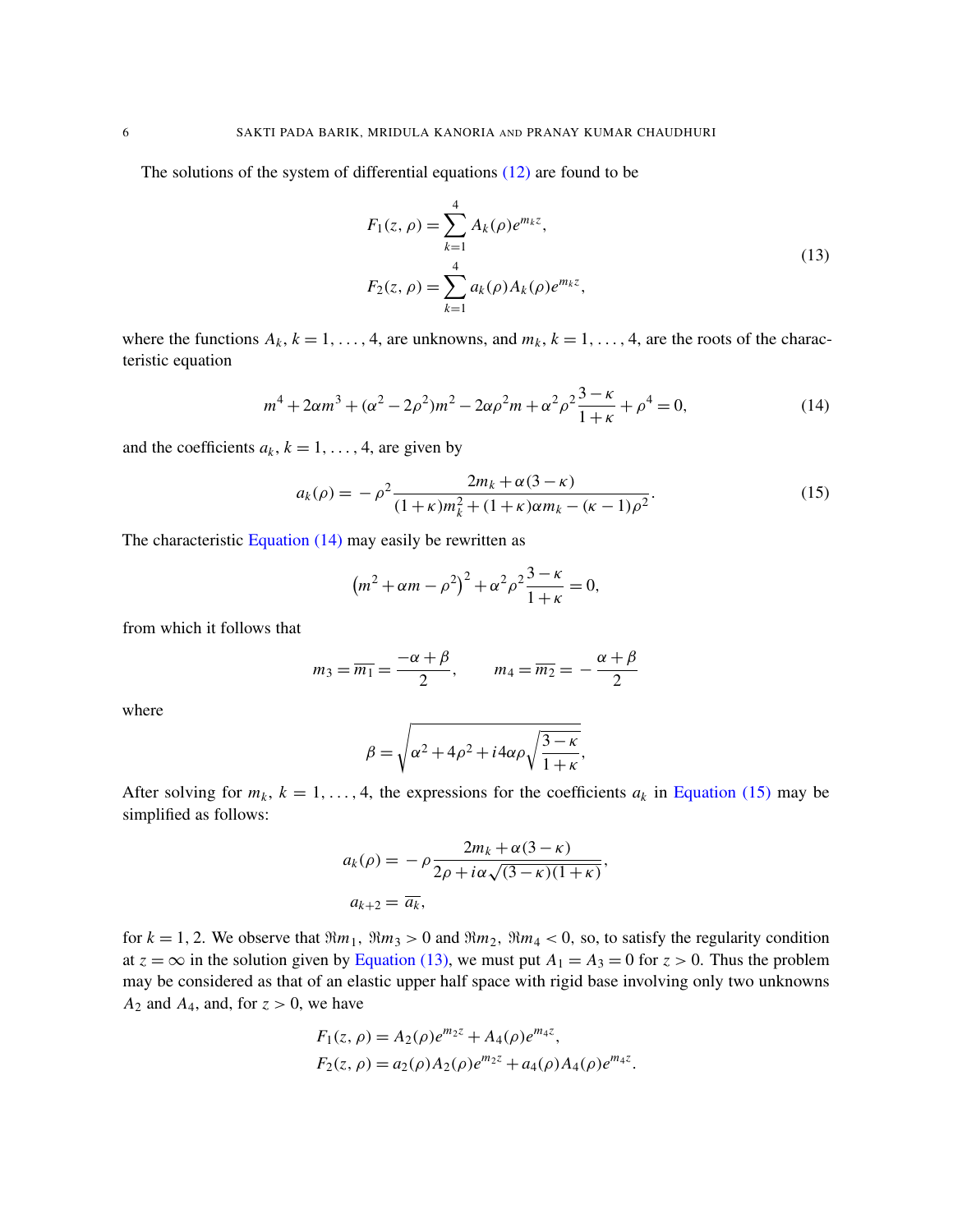The unknowns *A*<sup>2</sup> and *A*<sup>4</sup> may be determined from the mixed boundary conditions of Equation (6). Hence, the dimensionless displacement and stress components can be written in terms of  $A_2$  and  $A_4$  as

$$
u^{(2)}(r, z) = \int_0^\infty d\rho \left( A_2 e^{m_2 z} + A_4 e^{m_4 z} \right) \rho J_1(r\rho)
$$
  
\n
$$
w^{(2)}(r, z) = \int_0^\infty d\rho \left( a_2 A_2 e^{m_2 z} + a_4 A_4 e^{m_4 z} \right) J_0(r\rho)
$$
  
\n
$$
\sigma_{rz}^{(2)}(r, z) = \frac{\mu}{\mu_0} \int_0^\infty d\rho \left( (m_2 - a_2) A_2 e^{m_2 z} + (m_4 - a_4) A_4 e^{m_4 z} \right) \rho J_1(r\rho)
$$
  
\n
$$
\sigma_{zz}^{(2)}(r, z) = \frac{\mu}{\mu_0} \int_0^\infty d\rho \left[ \frac{\kappa + 1}{\kappa - 1} \left( m_2 a_2 A_2 e^{m_2 z} + m_4 a_4 A_4 e^{m_4 z} \right) + \frac{3 - \kappa}{\kappa + 1} \left( A_2 e^{m_2 z} + A_4 e^{m_4 z} \right) \rho^2 \right] J_0(r\rho)
$$
\n(16)

Using the second boundary condition of Equation (10) yields

<span id="page-7-0"></span>
$$
A_4(\rho) = -\frac{m_2 - a_2}{m_4 - a_4} A_2(\rho),\tag{17}
$$

and the remaining two mixed boundary conditions, with the help of the last two of Equation (16) and Equation (17), give a pair of dual integral equations

$$
\int_0^\infty d\rho \, A_2^*(\rho) J_0(r\rho) = f(r), \qquad a < r < \infty,
$$
\n
$$
\int_0^\infty d\rho \, G_1(\rho) A_2^*(\rho) J_0(r\rho) = \frac{\kappa - 1}{\mu_0} p, \qquad 0 < r < a,\tag{18}
$$

where

$$
A_2^*(\rho) = \frac{a_2 m_4 - a_4 m_2}{m_4 - a_4} A_2(\rho),
$$
  
\n
$$
G_1(\rho) = \frac{1}{a_2 m_4 - a_4 m_2} \left[ (\kappa + 1) \left( |m_2|^2 (a_2 - a_4) - |a_2|^2 (m_2 - m_4) \right) + (3 - \kappa) (a_2 - a_4 + m_4 - m_2) \rho^2 \right].
$$
\n(19)

Denoting

$$
a_2(\rho) = A(\rho) + i B(\rho),
$$
  
\n
$$
m_2(\rho) = -\frac{\alpha + c(\rho)}{2} - i \frac{d(\rho)}{2},
$$

we get  $G_1(\rho)$  in the form

$$
G_1(\rho) = \frac{(\kappa+1) (2|m_2|^2 B(\rho) - |a_2|^2 d(\rho)) + (3-\kappa)\rho^2 (2B(\rho) + d(\rho))}{A(\rho)d(\rho) - (\alpha + c(\rho)) B(\rho)}.
$$

If we write

$$
A_2^*(\rho) = C^*(\rho) + D^*(\rho),
$$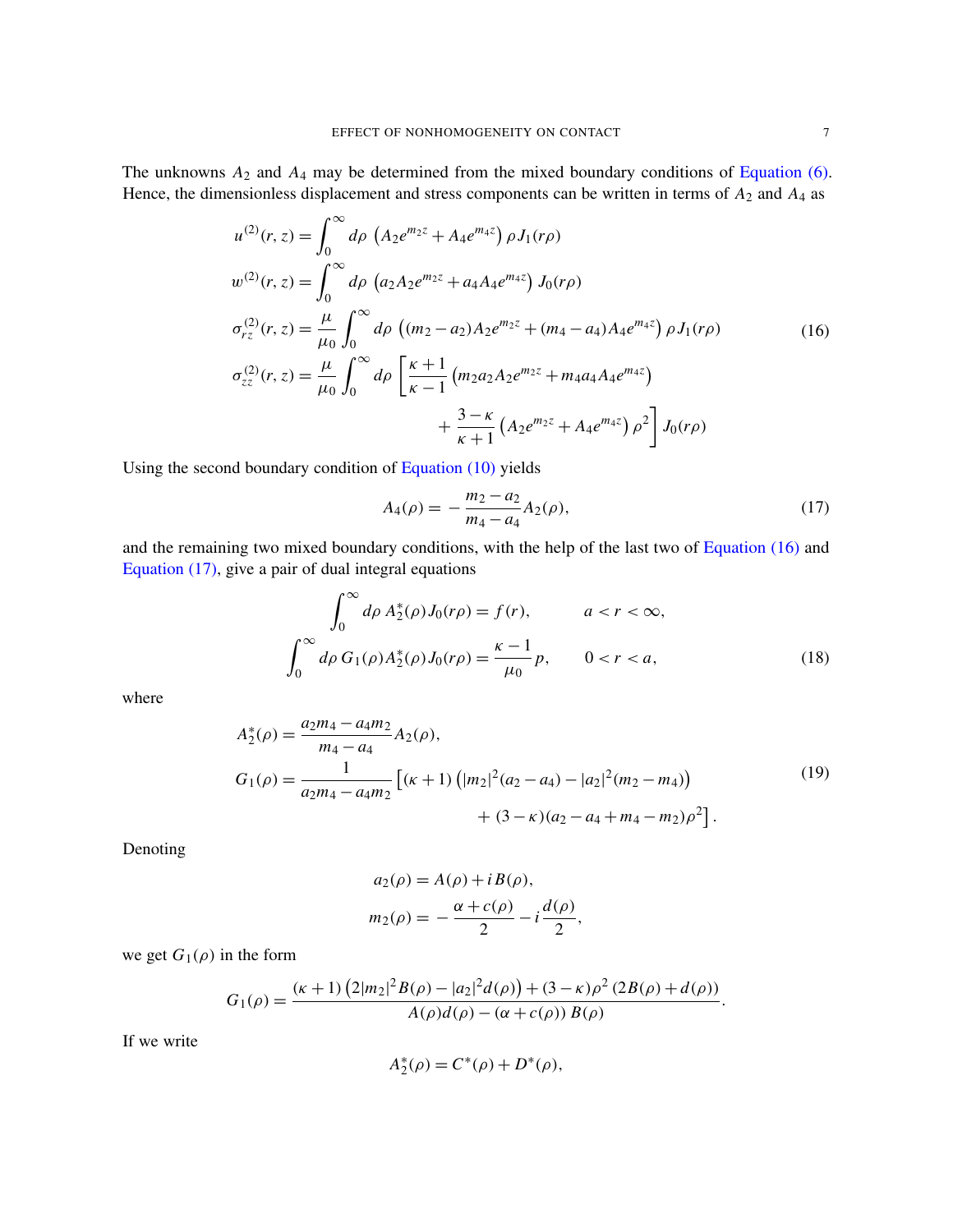<span id="page-8-0"></span>where

<span id="page-8-1"></span>
$$
D^*(\rho) = \rho \int_0^\infty dr J_0(r\rho) r f(r), \qquad (20)
$$

then the dual integral equations of Equation (18) transform into

$$
\int_0^{\infty} d\rho \, C^*(\rho) J_0(r\rho) = 0, \qquad a < r < \infty,
$$
\n
$$
\int_0^{\infty} d\rho \, G_1(\rho) C^*(\rho) J_0(r\rho) = g(r), \qquad 0 < r < a,\tag{21}
$$

where

$$
g(r) = \frac{\kappa - 1}{\mu_0} p - \int_0^\infty d\rho \, G_1(\rho) D^*(\rho) J_0(r\rho).
$$
 (22)

Substituting the expression for  $f(r)$  from Equation (1) into Equation (20) we get

$$
D^*(\rho) = -3h\sqrt{\frac{\pi}{2}}\rho^{-3/2}J_{5/2}(\rho)
$$

If we write

<span id="page-8-3"></span>
$$
C^*(\rho) = \int_0^a dt \, \phi(t) \sin(t\rho),\tag{23}
$$

where  $\phi(t)$  is an unknown integrable function, then the first of Equation (21) is automatically satisfied. Substitution of Equation  $(23)$  in the second of Equation  $(21)$  leads to the equation

$$
r \int_0^a dt \, \phi(t) \int_0^\infty d\rho \, \frac{G_1(\rho)}{\rho} J_1(r\rho) \sin(t\rho) = \int_0^r ds \, sg(s) \equiv g_1(r), \tag{24}
$$

for determining the unknown function  $\phi$ . We note that for large  $\rho$ ,

$$
\frac{G_1(\rho)}{\rho} = \chi_1 + O(\rho^{-1}), \quad \text{where} \quad \chi_1 = 4\frac{1-\kappa}{1+\kappa}.
$$

<span id="page-8-2"></span>Equation (24) may be reduced to a standard integral equation by rewriting it in the form

$$
r \int_0^a dt \, \phi(t) \int_0^\infty d\rho \, J_1(r\rho) \sin(t\rho) \left[ \chi_1 + \left( \frac{G_1(\rho)}{\rho} - \chi_1 \right) \right] = g_1(r). \tag{25}
$$

Using the properties of Bessel function, this equation is finally reduced to a Fredholm integral equation of the second kind;

<span id="page-8-4"></span>
$$
\chi_1 \phi(r) + \int_0^a dt \, K(r, t) \phi(t) = \frac{2}{\pi} \int_0^r dy \, \frac{y \, g(y)}{\sqrt{r^2 - y^2}}, \quad 0 < r < a,\tag{26}
$$

where the kernel  $K(r, t)$  is given by

$$
K(r,t) = \frac{2}{\pi} \int_0^\infty d\rho \ G_2(\rho) \sin(r\rho) \sin(t\rho),\tag{27}
$$

and

$$
G_2(\rho) = \frac{G_1(\rho)}{\rho} - \chi_1.
$$

We shall discuss the integral equation  $(26)$  and its kernel  $K(r, t)$  in the next section.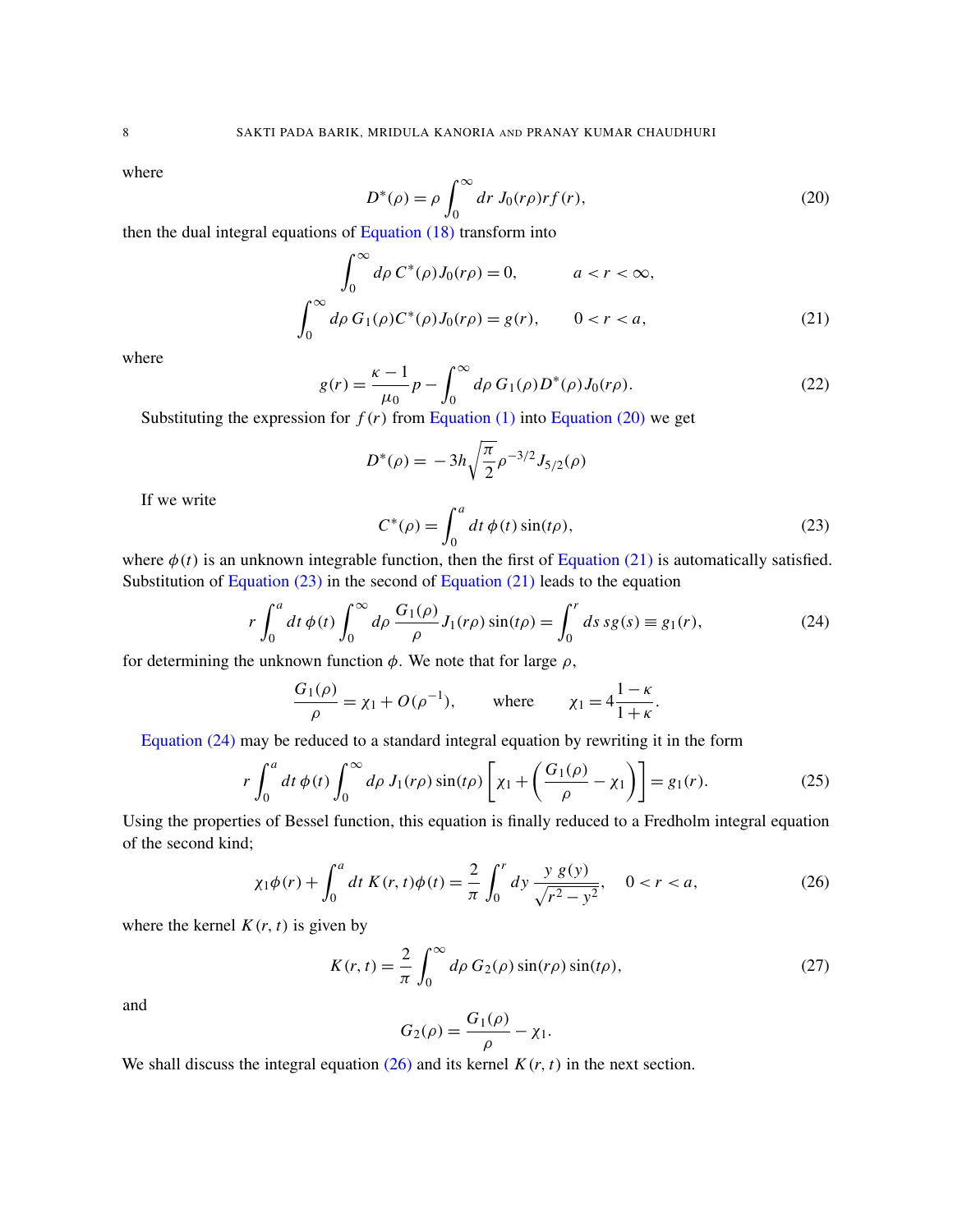Equations (16), (17), (19), (23), and (26) determine that the deformed state of the elastic half-space, the normal displacement  $w^{(2)}$ , and the pressure on its surface are given by

$$
w^{(2)}(r,0) = \begin{cases} \int_0^a dt \, \phi(t) H_2(t,r) + f(r), & 0 < r < a, \\ f(r), & r > a, \end{cases}
$$
 (28)

<span id="page-9-1"></span>where

<span id="page-9-2"></span><span id="page-9-0"></span>
$$
H_2(t,r) = \int_0^\infty d\rho \sin(t\rho) J_0(r\rho)
$$

and

$$
\sigma_{zz}^{(2)}(r,0) = \begin{cases}\n\frac{p}{\mu_0}, & 0 < r < a, \\
\frac{1}{\kappa - 1} \left[ H_1(r) - \frac{3h\pi\chi_1}{4} \left( 1 - \frac{3}{2}r^2 \right] \right], & a < r \le 1, \\
\frac{1}{\kappa - 1} \left[ H_1(r) + \frac{h\chi_1}{5r^3} {}_2F_1 \left( \frac{3}{2}, \frac{3}{2}; \frac{7}{2}, \frac{1}{r^2} \right) \right], & r > 1,\n\end{cases}
$$
\n(29)

where

$$
H_1(r) = \int_0^a dt \, \phi(t) \int_0^\infty d\rho \, G_2(\rho) J_0(\rho) \sin(t\rho) - 3h \sqrt{\frac{\pi}{2}} \int_0^\infty d\rho \, \rho^{-1/2} G_2(\rho) J_0(\rho) J_{5/2}(\rho) - \chi_1 \frac{\phi(a)}{\sqrt{r^2 - a^2}} + \chi_1 \frac{\phi(0)}{r} + \chi_1 \phi'(a) \sin^{-1}(a/r) - \chi_1 \int_0^a dt \, \phi''(t) \sin^{-1}(t/r) \,. \tag{30}
$$

<span id="page-9-4"></span><span id="page-9-3"></span>Finally, putting Equations  $(9)$ ,  $(28)$ , and  $(29)$  into Equation  $(8)$ , we get the expressions for  $w(r, 0)$  and σ*zz*(*r*, 0):

$$
w(r, 0) = \begin{cases} \int_0^a dt \, \phi(t) H_2(t, r) + f(r), & 0 < r < a, \\ f(r), & r > a, \end{cases}
$$
 (31)

$$
\sigma_{zz}(r,0) = \begin{cases} \frac{p}{\mu_0} & 0 < r < a \\ \frac{1}{\kappa - 1} \left[ H_1(r) - \frac{3h\pi \chi_1}{4} (1 - \frac{3}{2}r^2) \right], & a < r \le 1 \\ \frac{1}{\kappa - 1} \left[ H_1(r) + \frac{h\chi_1}{5r^3} \, _2F_1\left(\frac{3}{2}, \frac{3}{2}; \frac{7}{2}, \frac{1}{r^2}\right) \right], & r > 1. \end{cases} \tag{32}
$$

The boundary condition Equation (7) demands that

<span id="page-9-5"></span>
$$
\phi(a) = 0.\tag{33}
$$

Putting this and Equation (22) into Equation (26) yields

$$
\frac{p}{\mu_0} = \frac{1}{a(\kappa - 1)} \left[ \frac{\pi}{2} \int_0^a dt \ K(a, t) \phi(t) + \int_0^\infty d\rho \ \frac{G_1(\rho)}{\rho} D^*(\rho) \sin(a\rho) \right]. \tag{34}
$$

This equation gives a relationship between the dimensionless applied pressure  $p/\mu_0$  and the dimensionless radius *a* of the gap. For a given  $p/\mu_0$ , the equation determining *a* is nonlinear. From this equation,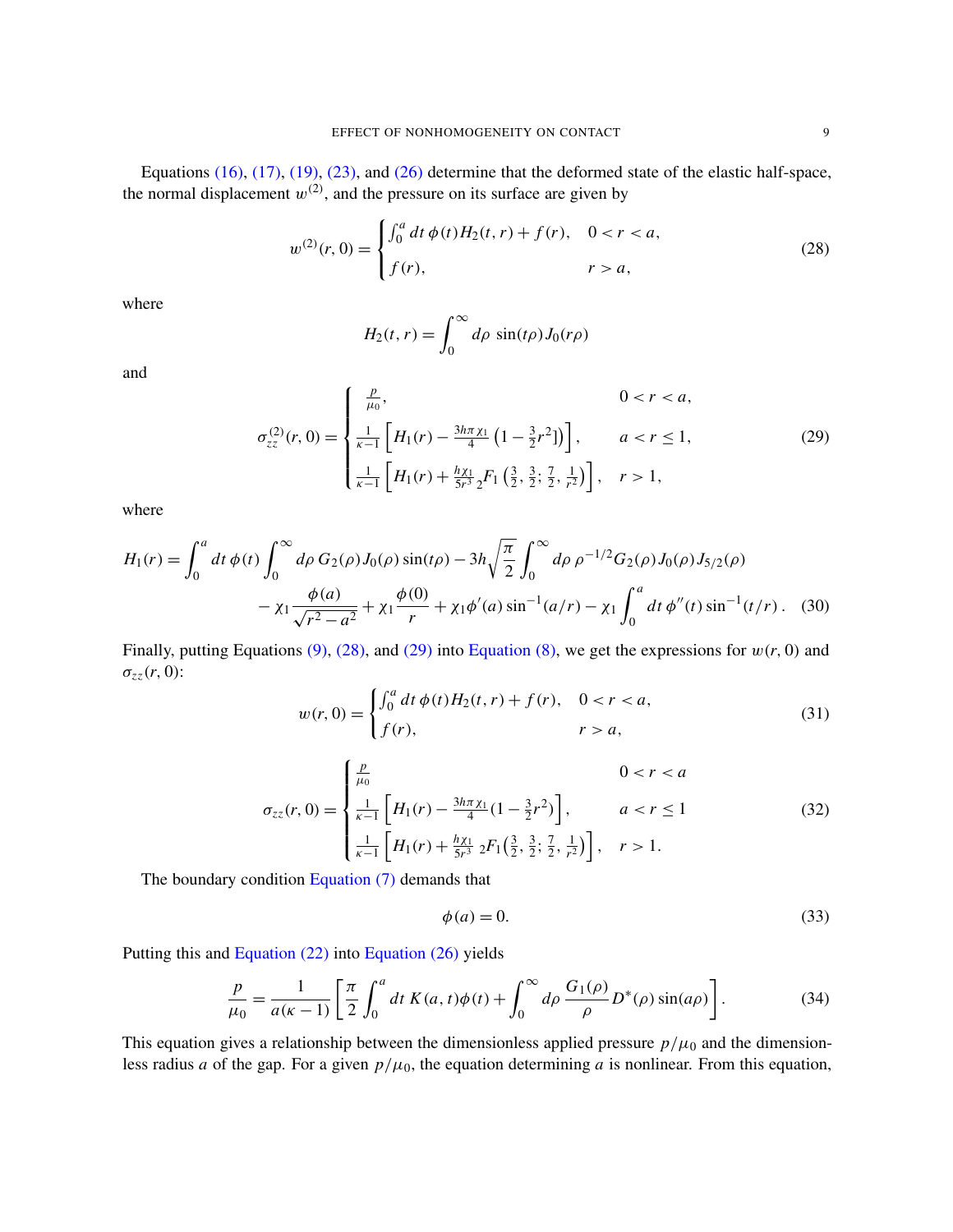<span id="page-10-0"></span>it is easy to obtain the critical pressure  $p^*$  at which gap disappears, that is, at which  $a = 0$ . The value of *p*<sup>∗</sup> is obtained as

$$
\frac{p^*}{\mu_0} = \frac{1}{\kappa - 1} \int_0^\infty d\rho G_1(\rho) D^*(\rho).
$$
 (35)

<span id="page-10-1"></span>[It should be noted as an im](#page-17-8)portant check on our results that if we take  $\alpha = 0$ —that is, if we assume the upper half space is homogeneous and isotropic—then the expressions for  $p$  and  $p^*$  reduce to those obtained by Kit and Monastyrsky [2001].

#### 4. Determining  $\phi(r)$

The infinite integral  $K(r, t)$  in Equation (27) is smooth except possibly at  $\rho = 0$  and  $\rho = \infty$ . We may check that

$$
G_2(\rho) = \frac{\psi(\rho)}{\rho^2} - \chi_1 \quad \text{as} \quad \rho \to 0,
$$
 (36)

where  $\psi(\rho)$  is regular in the neighborhood of  $\rho = 0$ . This implies that

$$
\lim_{\rho \to 0} G_2(\rho) \sin(t\rho) \sin(r\rho) = \text{a finite quantity},\tag{37}
$$

so  $\rho = 0$  is not a singularity for that integral.

Now, for large  $\rho$ ,  $G_2(\rho) = O(\rho^{-1})$ . From Gradshteyn and Ryzhik [1963],

 $\boldsymbol{0}$ 

$$
\int_0^\infty d\rho \, \frac{\sin(t\rho) \sin(r\rho)}{\rho} = \frac{1}{2} \log \left| \frac{r+t}{r-t} \right|, \qquad r \neq t,
$$
\n(38)

[an](#page-8-3)d it follows that the behavior of the integral as  $\rho \to \infty$  is not smooth for  $r = t$ , so determination of  $\phi(r)$  from Equation (26) could be a problem. However, this difficulty may be easily overcome by writing Equation (25) in the form

$$
\int_0^a dt \left[ \frac{1}{t-r} + L(r, t) \right] \phi(t) = g_1(r) \tag{39}
$$

where

$$
L(r, t) = \chi_1 L_0(r, t) + L_1(r, t) - \frac{1}{t - r},
$$
  
\n
$$
L_0(r, t) = r \int_0^\infty d\rho \ J_1(r\rho) \sin(t\rho) = \begin{cases} \frac{t}{\sqrt{r^2 - t^2}}, & t < r, \\ 0, & t \ge r, \end{cases}
$$
  
\n(40)  
\n
$$
L_1(r, t) = r \int_0^\infty d\rho \left( \frac{G_1(\rho)}{\rho} - \chi_1 \right) J_1(r\rho) \sin(t\rho),
$$

Using the rescalings

$$
t(u) = \frac{a}{2}(1+u), \qquad r(x) = \frac{a}{2}(1+x), \tag{41}
$$

and the notations

$$
\phi^*(u) = \phi(t(u)), \qquad g^*(x) = g(r(x)), \tag{42}
$$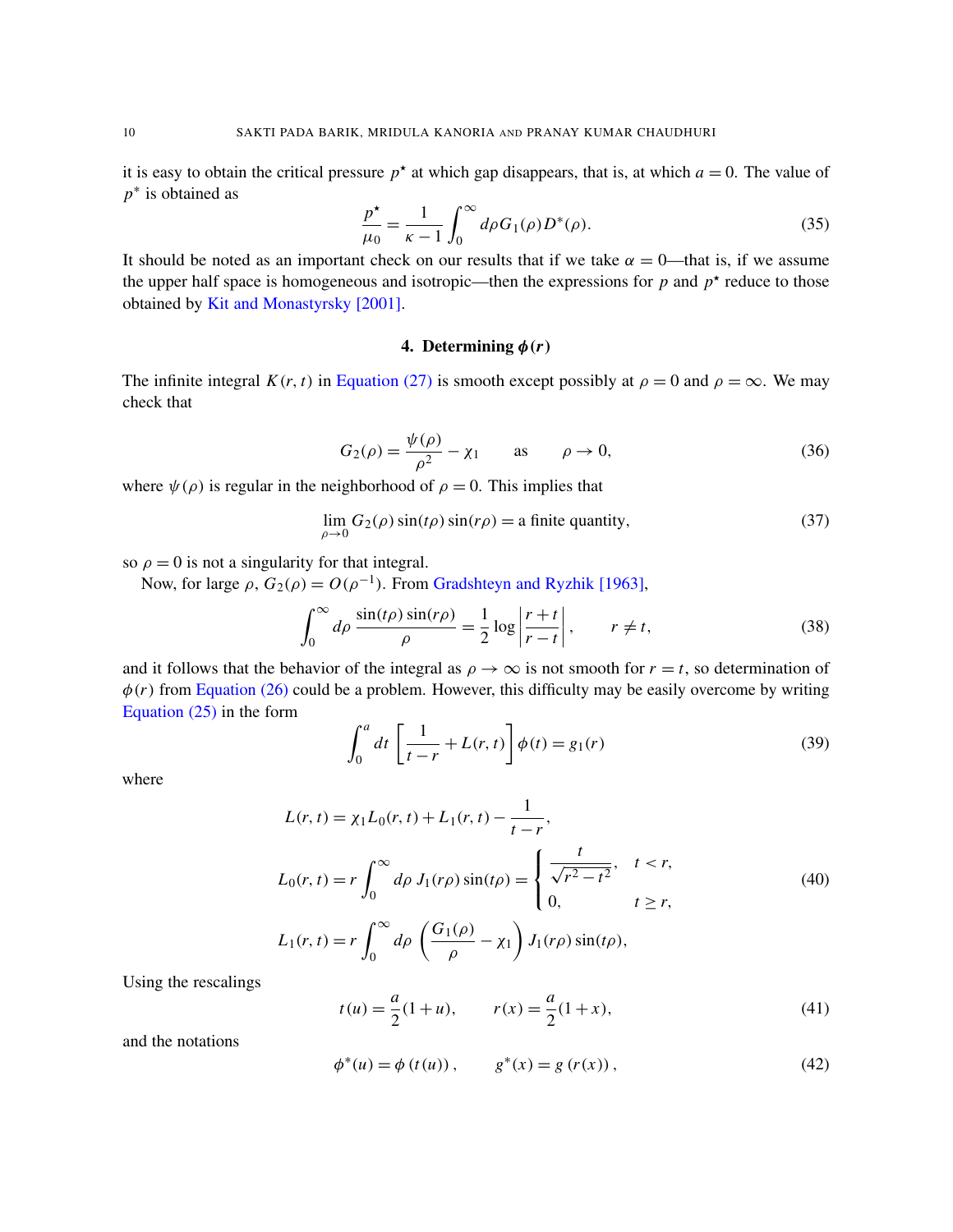Equation (39) is transformed into a singular integral equation

$$
\int_{-1}^{1} du \, \phi^*(u) \left[ \frac{1}{u-x} + \frac{a}{2} L^*(u, x) \right] du = g_1^*(x), \quad \text{where } L^*(u, x) = L\left(\frac{a}{2}(1+u), \frac{a}{2}(1+x)\right). \tag{43}
$$

This integral equation can be evaluated by using Gauss–Chebyshev method. It may be noted that  $u = -1$  corresponds to  $t = 0$  and  $u = 1$  corresponds to  $t = a$ . Since t[he contact is sm](#page-11-0)ooth, neither the point  $t = 0$  (that is,  $u = -1$ ) nor the point  $t = a$  (that is,  $u = 1$ ) is a singularity of the function  $\phi$ . Following [Erdogan and Gupta 1972], we take the solution  $\phi^*(u)$  of integral equation Equation (43) in the form

<span id="page-11-0"></span>
$$
\phi^*(u) = \sqrt{1 - u^2} \ G(u), \qquad -1 \le u \le 1,
$$

where  $G(u)$  is a bounded unknown function. Now, using Gauss–Chebyshev formula, we express the integral equation  $(43)$  in discretized form as

$$
\sum_{k=1}^{N} \frac{\pi \sqrt{1 - u_k^2}}{N + 1} G(u_k) \left[ \frac{1}{u_k - x_j} + \frac{a}{2} L^*(u_k, x_j) \right] = g_1(x_j), \tag{44}
$$

where  $j = 1, \ldots, N + 1$ , and  $u_k$  and  $x_j$  are given by

$$
u_k = \cos\left(\frac{k\pi}{N+1}\right)
$$
 and  $x_j = \cos\left(\pi \frac{j-1/2}{N+1}\right)$ .

Equation (44) gives a set of  $(N + 1)$  linear equations—one for each collocation point  $x_j$ —in the *N* unknowns  $G(u_1), \ldots, G(u_N)$ . To determine the  $G(u_k)$ , we may ignore one collocation point, say the midpoint  $x_{N/2+1}$  [when](#page-8-2) *N* is even, and let the remaining *N* equations determine  $G(u_k)$ . This linear [a](#page-10-0)lgebraic system can be solved by gaussian eliminations.

We note here that although Equation (26) is not quite suitable for numerical evaluation of  $\phi(r)$ , it is very much useful for determining the applied pressures  $p$  and  $p^*$  in relatively simple forms (see Equations (34) and (35)). Also, evaluating the integral

<span id="page-11-1"></span>
$$
\int_0^a dt K(a, t)\phi(t) \tag{45}
$$

in Equation (34) will not pose any problem here, since  $\phi(a) = 0$ .

#### 5. Numerical results and discussions

We have noted that zero is not a singularity for the infinite integrals in Equations (27) and (30), and, because the integrals are regular for finite  $\rho$ , we will, in numerically evaluating these integrals, study only their behavior at infinity. We find that  $G_2(\rho)$  can be asymptotically represented for large  $\rho$  as

$$
G_2(\rho) = \frac{\chi_2}{\rho} + \frac{\chi_3}{\rho^2} + \frac{\chi_4}{\rho^3} + \cdots
$$
 (46)

The coefficients  $\chi_2$ ,  $\chi_3$ , and  $\chi_4$  are given in Appendix A.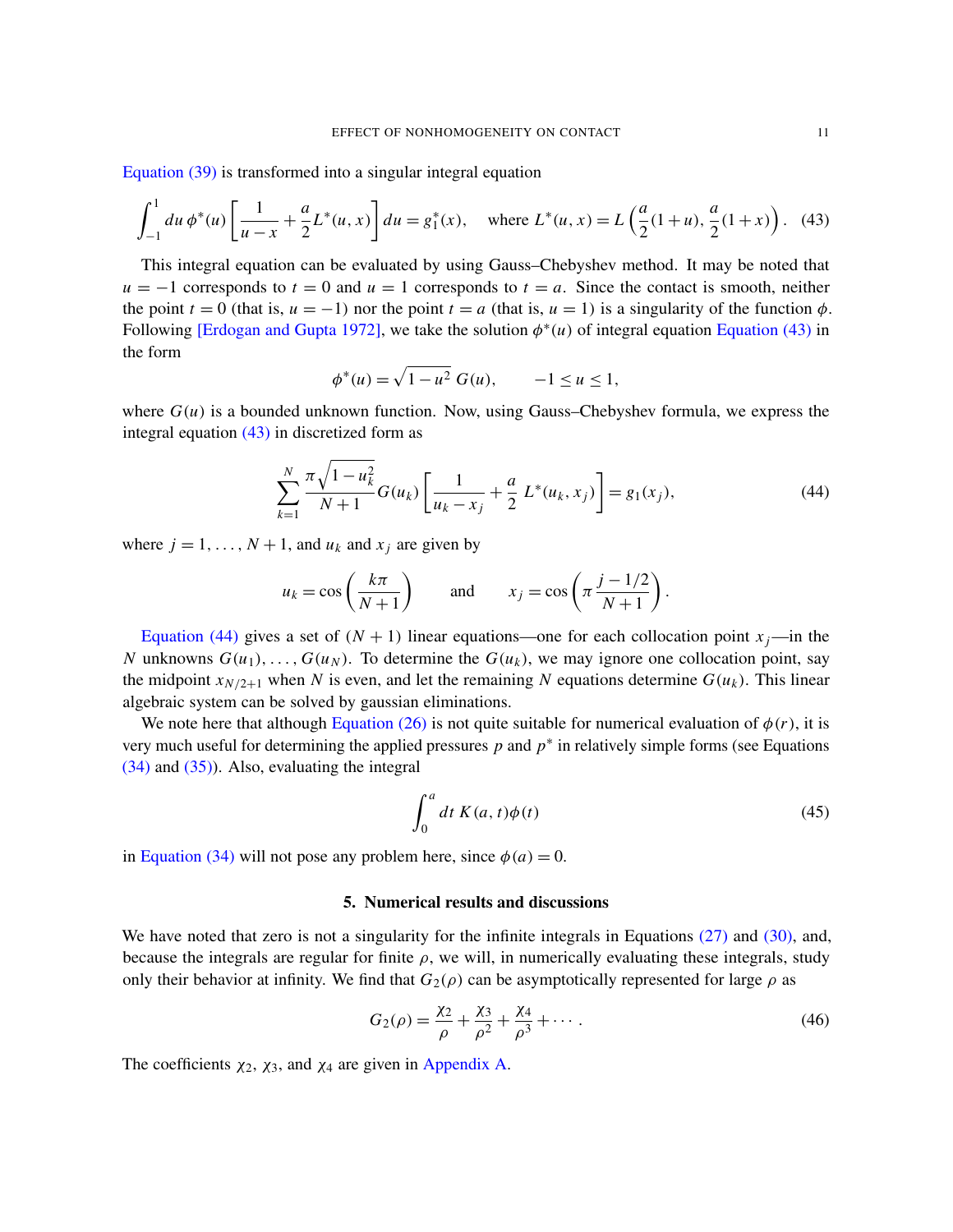To examine the convergence of the improper integrals in Equations (27) and (30), let us take any one, [say,](#page-9-2) the improper integral

$$
\int_0^\infty d\rho \, G_2(\rho) \, J_0(\rho) \sin(t\rho) \tag{47}
$$

in Equation (30). We write

$$
\int_0^\infty d\rho \, G_2(\rho) \, J_0(\rho) \sin(t\rho) = \lim_{A \to \infty} \int_0^A d\rho \, G_2(\rho) \, J_0(\rho) \sin(t\rho). \tag{48}
$$

For large  $\rho$ , we write the integral

$$
\int_0^A d\rho G_2(\rho) J_0(\rho) \sin(t\rho) \tag{49}
$$

as the sum of two integrals  $I_1$  and  $I_2(A)$  such that

$$
I_1 = \int_0^{\zeta} d\rho \, G_2(\rho) \, J_0(\rho) \sin(t\rho),
$$
  
\n
$$
I_2(A) = \int_{\zeta}^{A} d\rho \, G_2(\rho) \, J_0(\rho) \sin(t\rho),
$$
\n(50)

where  $\zeta$  is a suitably chosen cutoff point. The first integral  $I_1$  is numerically evaluated using gaussian [quad](#page-13-0)ratures. Noting the asymptotic behavior of  $G_2(\rho)$  from Equation (46) and shown in Figure 3, it is expected that for sufficiently large A, the integral  $I_2$  should converge. This is [numerica](#page-13-0)lly checked and shown in Table 1.

Thus, for a given tolerance  $\epsilon$ , the upper limit *A* can be determined numerically, and the value of the integral  $I_2(\infty)$  can then be approximated [as](#page-9-5)  $I_2(A)$  [at to](#page-10-0)[lerance lev](#page-10-1)el  $\epsilon$ . For example, from Table 1, for  $\zeta = 25$  $\zeta = 25$  $\zeta = 25$  and  $\epsilon = 10^{-5}$ , we have  $A = 205$ .

We can then determine  $\phi$  numerically by the method described in Section 4. Finally, we find  $w(r, 0)$ ,  $\sigma_{zz}(r, 0)$ ,  $p/\mu_0$ , and  $p^*/\mu_0$  from Equations (31), (32), (34), and (35).

The dimensionless gap radius *a* depends on  $p/\mu_0$  as well as on the nonhomogeneity parameter  $\alpha$ . From Equation (2), it is clear that as  $\alpha$  increases, the material becomes harder. This implies in turn that if  $\alpha$  is larger, a larger pressure  $p/\mu_0$  will be required to produce same change in *a*. Also, it is expected that



Figure 3. A plot of  $G_2(\rho)$ .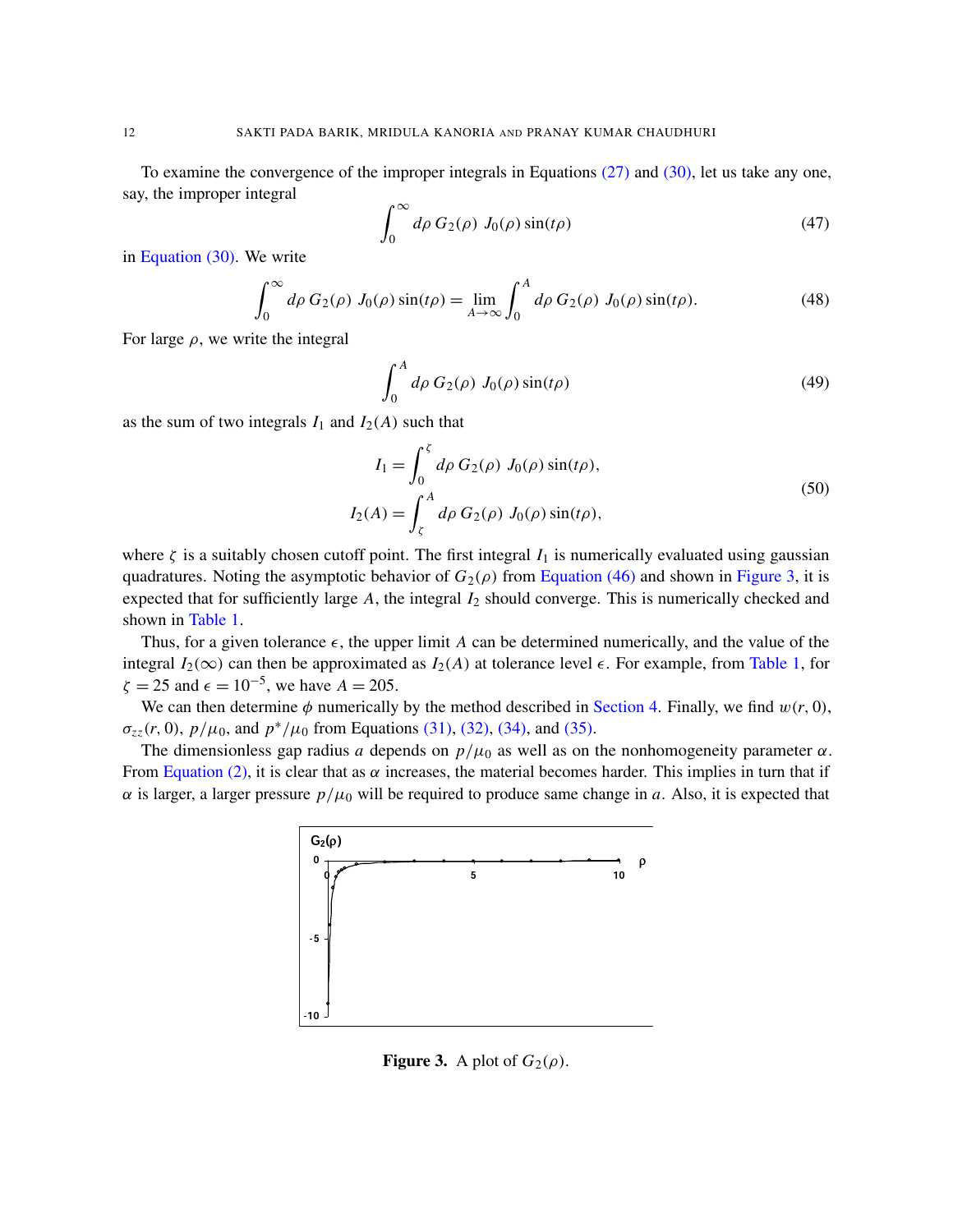EFFECT OF NONHOMOGENEITY ON CONTACT 13

<span id="page-13-0"></span>

| A  | $I_2(A)$      | A   | $I_2(A)$      | А   | $I_2(A)$      | A   | $I_2(A)$      |
|----|---------------|-----|---------------|-----|---------------|-----|---------------|
| 30 | $-0.00077027$ | 75  | $-0.00162461$ | 120 | $-0.00093715$ | 165 | $-0.00105215$ |
| 35 | $-0.00056793$ | 80  | $-0.00095082$ | 125 | $-0.00103405$ | 170 | $-0.00096191$ |
| 40 | $-0.00162461$ | 85  | $-0.00084971$ | 130 | $-0.00098509$ | 175 | $-0.00101668$ |
| 45 | $-0.00070269$ | 90  | $-0.00118899$ | 135 | $-0.00090544$ | 180 | $-0.00099818$ |
| 50 | $-0.00114482$ | 95  | $-0.00090935$ | 140 | $-0.00107440$ | 185 | $-0.00093061$ |
| 55 | $-0.00090488$ | 100 | $-0.00105012$ | 145 | $-0.00095260$ | 190 | $-0.00103696$ |
| 60 | $-0.00077959$ | 105 | $-0.00097268$ | 150 | $-0.00102384$ | 195 | $-0.00096784$ |
| 65 | $-0.00129027$ | 110 | $-0.00088441$ | 155 | $-0.00099292$ | 200 | $-0.00101127$ |
| 70 | $-0.00085225$ | 115 | $-0.00110913$ | 160 | $-0.00091986$ | 205 | $-0.00100183$ |

**Table 1.** *I*<sub>2</sub>(*A*) for  $t = 0.5$  and cutoff point  $\zeta = 25$ .

as  $p/\mu_0$  increases, *a* should decrease. To check the expected behavior we have computed from Equation (34), we compute  $p/\mu_0$  for different *a* and  $\alpha$ . The results are graphed in Figure 4. In Figure 5, we show [how dim](#page-3-2)ensionless critical pressure  $p^*/\mu_0$  varies with nonhomogeneity parameter  $\alpha$ . As expected, the critical pressure increases with  $\alpha$ .

From Equation (1), we find that the function  $f(r)$  is not differentiable at  $r = 1$ . Because the geometrical structure of the recess is expected to contribute to the behavior of surface stress distribution, we have evaluated [th](#page-14-1)e surface stress  $\sigma_{zz}(r, 0)$  as  $r \to 1$ . [We](#page-14-0) find that there is a finite discon[tin](#page-15-1)uit[y in](#page-15-2) the normal stress  $\sigma_{zz}(r, 0)$  in the neighborhood of  $r = 1$ . The values of  $\sigma_{zz}(r, 0)$  have been plotted against the nonhomogeneity parameter  $\alpha$  and the gap radius  $a$  in Figures 6 and 7, respectively. In Figures 8 and 9, we show how  $w(r, 0)$  varies with *a* and  $\alpha$ .



Figure 4. Variation of ambient pressure  $p/\mu_0$  with the first contact radius *a* for different values of the nonhomogeneity parameter  $\alpha$ .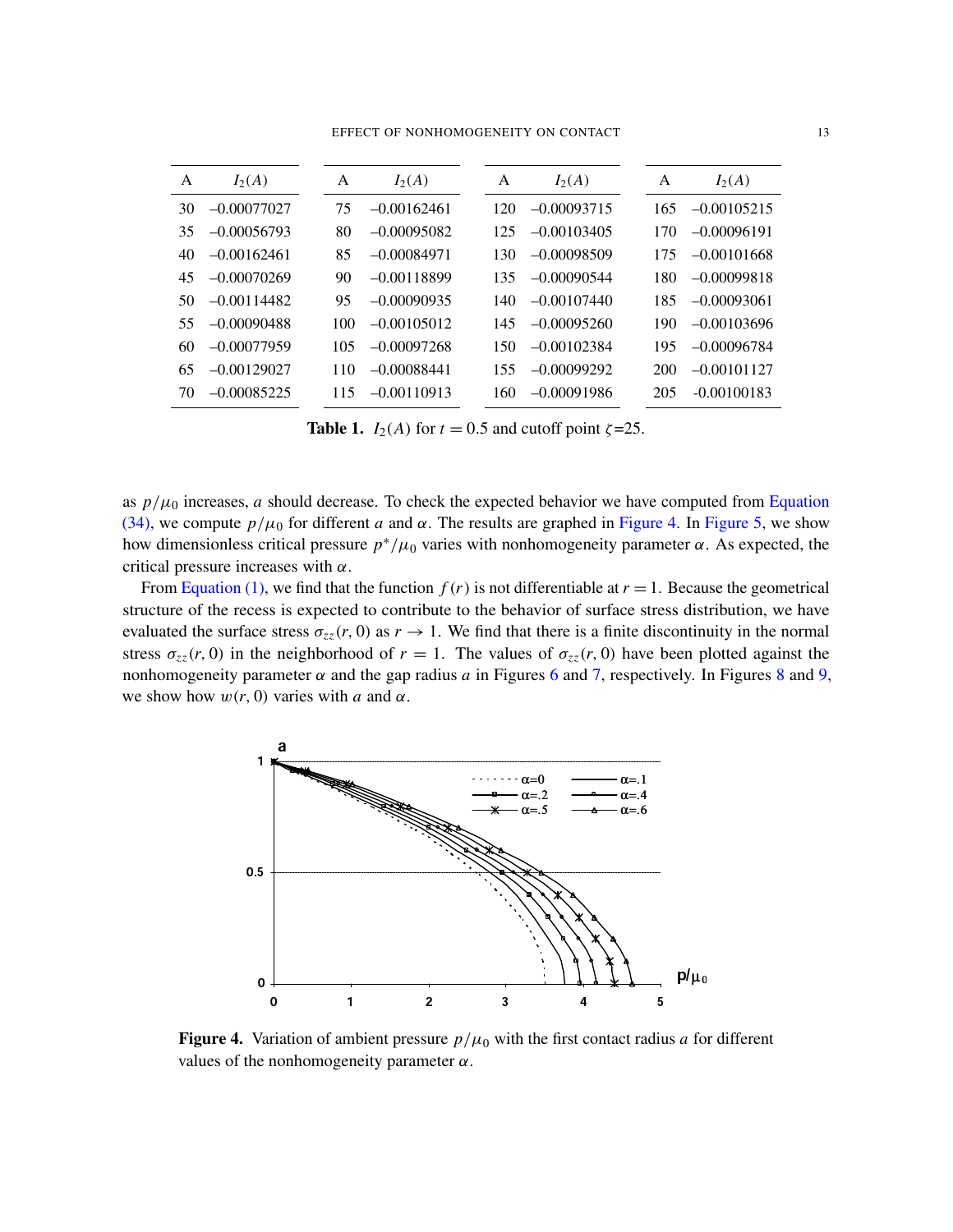

<span id="page-14-0"></span>µ **Figure 5.** Variation of dimensionless critical pressure  $p^*/\mu_0$  for different values of the nonhomogeneity parameter  $\alpha$ .



<span id="page-14-1"></span>σ **Figure 6.** Variation of dimensionless normal stress  $\sigma_{zz}(r, 0)$  with  $r$  (> *a*) for various values of the nonhomogeneity parameter  $\alpha$ .



Figure 7. Variation of dimensionless normal stress  $\sigma_{zz}(r, 0)$  with  $r > a$  for different values of *a*.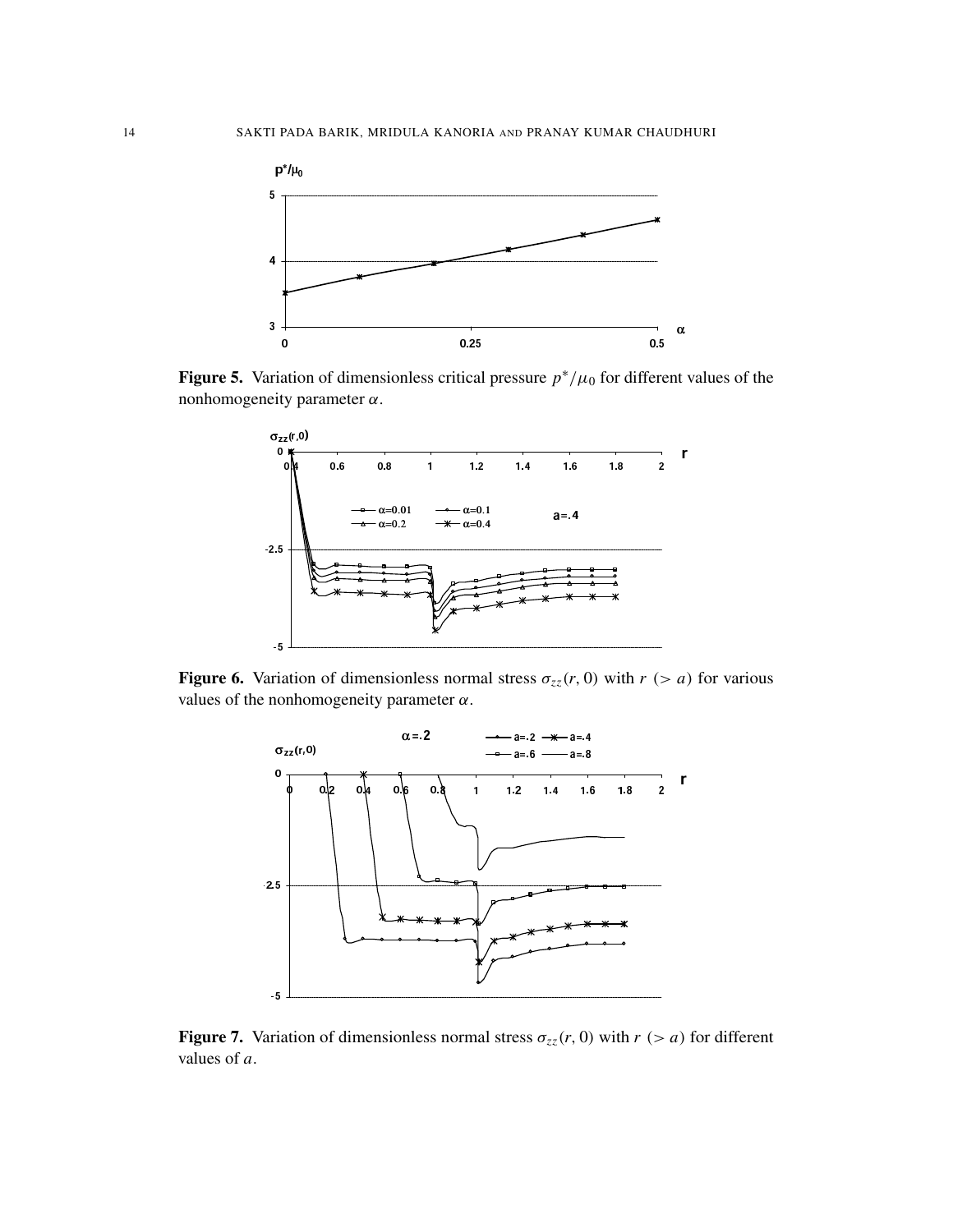<span id="page-15-1"></span>

<span id="page-15-2"></span>Figure 8. Variation of dimensionless normal displacement  $w(r, 0)$  with *r* for different values of *a*.



**Figure 9.** Variation of dimensionless normal displacement  $w(r, 0)$  with  $r < a$  for various values of the nonhomogeneity parameter  $\alpha$ .

## Appendix A

<span id="page-15-0"></span>
$$
\chi_2 = 2 \frac{b_1 \alpha (\chi_1 + 2(\kappa + 1)) + 2b_2 (\chi_1 + 2(\kappa - 1)) + A_1 d_1 (2(\kappa + 1) - \chi_1)}{\alpha \sqrt{(3 - \kappa)(\kappa + 1)}},
$$
  
\n
$$
\chi_3 = \frac{1}{p_2} \Big[ \frac{4d_1 \alpha^2 (1 - \kappa - \kappa^2)}{\kappa + 1} - 4A_2 \alpha \sqrt{(3 - \kappa)(\kappa + 1)} - 2\alpha (\kappa + 1)b_2 + (\kappa + 1)d_1 (A_1^2 + 2A_2 + b_1^2) \Big] + \frac{1}{p_2^2} (p_1 p_2 \chi_2 - p_1^2 \chi_1 + p_2 p_3 \chi_1),
$$
  
\n
$$
\chi_4 = \frac{1}{p_2^2} [(\kappa + 1) (p_2 (u_4 + w_4) - p_1 (u_1 + w_1)) + (3 - \kappa) (2p_2 b_4 - p_1 (2b_3 - d_2))],
$$
\n(A.1)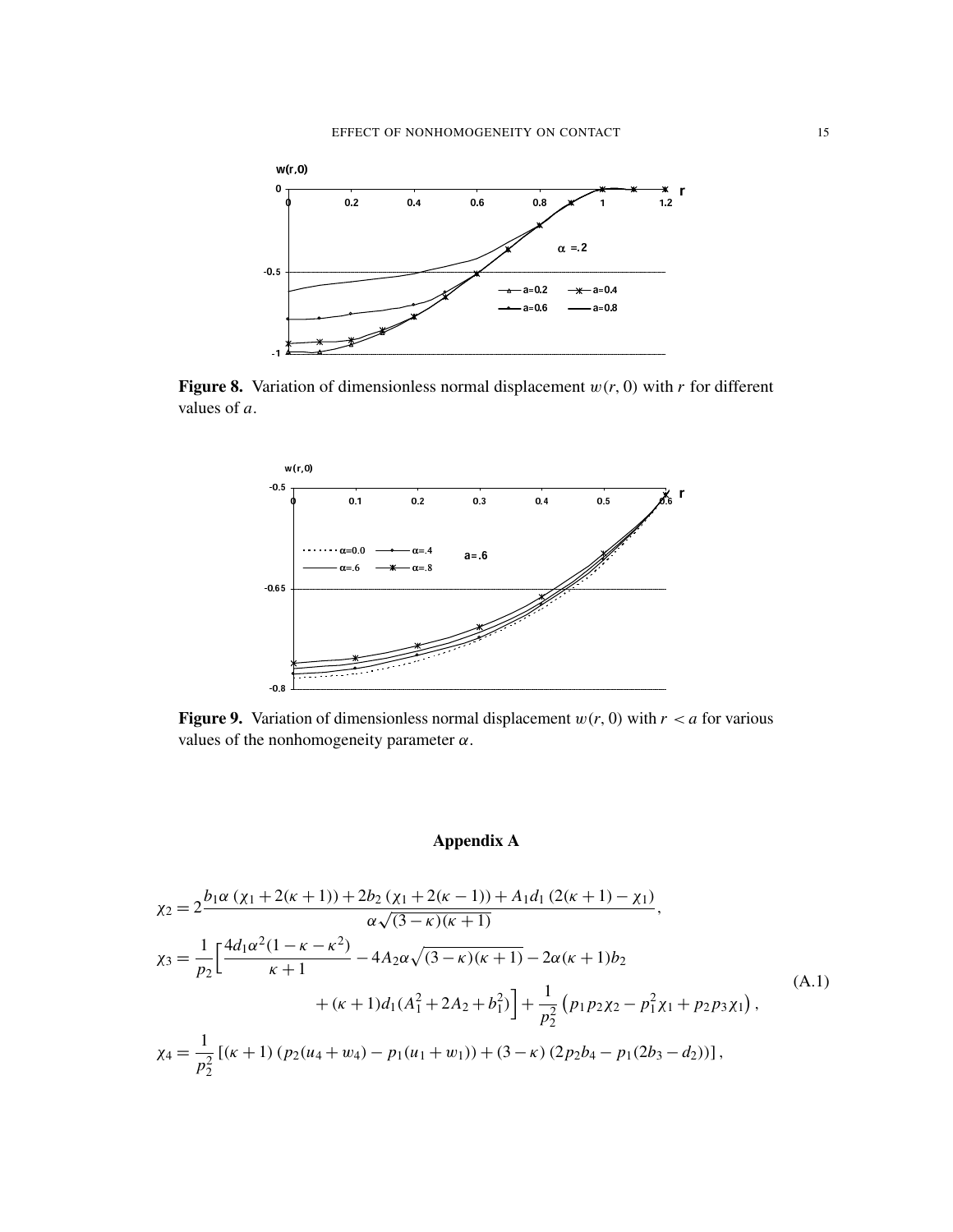where

$$
2p_1/d_1 = \kappa^2 + \kappa - 4)\alpha,
$$
  
\n
$$
p_2/d_1 = \kappa + 1,
$$
  
\n
$$
p_3/d_1 = \frac{(\kappa^3 - \kappa - 2)\alpha}{4(\kappa + 1)} + (\kappa + 2)A_2,
$$
  
\n
$$
A_2 = \frac{\alpha^2}{4(\kappa + 1)} (2 - \kappa(\kappa + 1)(3 - \kappa)),
$$
  
\n
$$
A_3 = \frac{\alpha^3}{8} (2 - \kappa)(\kappa + 1)(3 - \kappa),
$$

$$
u_1 = \frac{4b_1}{\kappa + 1} \alpha^2 + 2\alpha b_2 + 2b_3,
$$
  
\n
$$
u_2/d_1 = (A_1^2 + 2A_2 + b_1^2) - \frac{\alpha^2}{2(\kappa + 1)},
$$
  
\n
$$
u_3/d_1 = (2A_1A_2 + 2A_3 + 2b_1b_2) - 2A_1\frac{\alpha^2}{2(\kappa + 1)},
$$
  
\n
$$
w_4/d_1 = (2A_1A_2 + 2A_3 + 2b_1b_2) - 2A_1\frac{\alpha^2}{2(\kappa + 1)},
$$

$$
b_1 = -\frac{\kappa d_1}{2}, \qquad b_3 = -\frac{\alpha}{2} A_2 \sqrt{(3-\kappa)(\kappa+1)} + \frac{\alpha^2}{4(\kappa+1)} d_1, \qquad d_1 = \alpha \sqrt{\frac{3-\kappa}{\kappa+1}},
$$
  

$$
b_2 = -\frac{(\kappa+1)A_1 d_1}{2}, \qquad b_4 = \frac{\alpha^4}{16} (\kappa-2) \sqrt[3]{(\kappa+1)(3-\kappa)}, \qquad d_2 = -\frac{\alpha^2}{2(\kappa+1)} d_1.
$$

#### Acknowledgement

<span id="page-16-1"></span>The authors express sincere thanks to the reviewers for valuable comments.

#### References

- <span id="page-16-3"></span>[Argatov 2000] I. I. Argatov, ["Asymptotic modelling of the contact interaction between a](http://dx.doi.org/10.1016/S0021-8928(04)90009-3) system of rigidly connected punches and an elastic base", *Sib. Zh. Ind. Math.* 3:2 (2000), 10–22.
- <span id="page-16-4"></span>[Argatov 2004] I. I. Argatov, "The method of averaging in a contact problem for a system of punches", *J. Appl. Math. Mech.* 68:1 (2004), 93–104.
- <span id="page-16-6"></span>[Barik et al. 2006] S. P. Barik, M. K. Kanoria, and P. K. Chaudhuri, "Contact problem for an anisotropic elastic layer lying on an anisotropic elastic foundation under gravity", *J. Indian Acad. Math.* 28:1 (2006), 205–223.
- <span id="page-16-2"></span>[\[Birinci and](http://dx.doi.org/10.1093/imamat/66.6.551) Erdol 1999] A. Birinci and R. Erdol, ["Frictionless contact between a rigid stamp and an elastic laye](http://dx.doi.org/10.1093/imamat/66.6.551)red composite resting on simple supports", *Math. Comput. Appl.* 4 (1999), 261–272.
- <span id="page-16-5"></span>[Brock and Georiadis 2001] L. M. Brock and H. G. Georiadis, "An illustration of sliding contact at any constant speed on highly elastic half-spaces", *J. Appl. Math.* 66 (2001), 551–566.
- <span id="page-16-7"></span>[Chaudhuri and Ray 1998] P. K. Chaudhuri and S. Ray, "Receding contact between an orthotropic layer and an orthotropic half-space", *Arch. Mech.* 50 (1998), 743–755.
- <span id="page-16-0"></span>[Chaudhuri and Ray 2003] P. K. Chaudhuri and S. Ray, ["Receding axisymmetric contact between a transversely](http://dx.doi.org/10.1016/0020-7225(78)90044-7) isotropic layer and a transversely isotropic half-space", *Bull. Am. Math. Soc.* 95 (2003), 151–164.
- <span id="page-16-8"></span>[Civelek et al. 1978] M. B. Civelek, F. Erdogan, and A. O. Cakiroglu, ["Interface separation for an elastic lay](http://dx.doi.org/1.1016/j.euromechsol.2003.09.006)er loaded by a rigid stamp", *Int. J. Eng. Sci.* 16:9 (1978), 669–679.
- <span id="page-16-9"></span>[\[Comez et al. 2004\]](http://dx.doi.org/10.1016/j.ijsolstr.2005.04.017) I. Comez, A. Birinci, and R. Erdol, ["Double receding contact problem for a rigid stamp a](http://dx.doi.org/10.1016/j.ijsolstr.2005.04.017)nd two elastic layers", *Eur. J. Mech. A Solid.* 23:2 (2004), 301–309.
- [El-Borgi et al. 2006] S. El-Borgi, R. Abdelmoula, and L. Keer, "A receding contact plane problem between a functionally graded layer and a homogeneous substrate", *Int. J. Solids Struct.* 43:3-4 (2006), 658–674.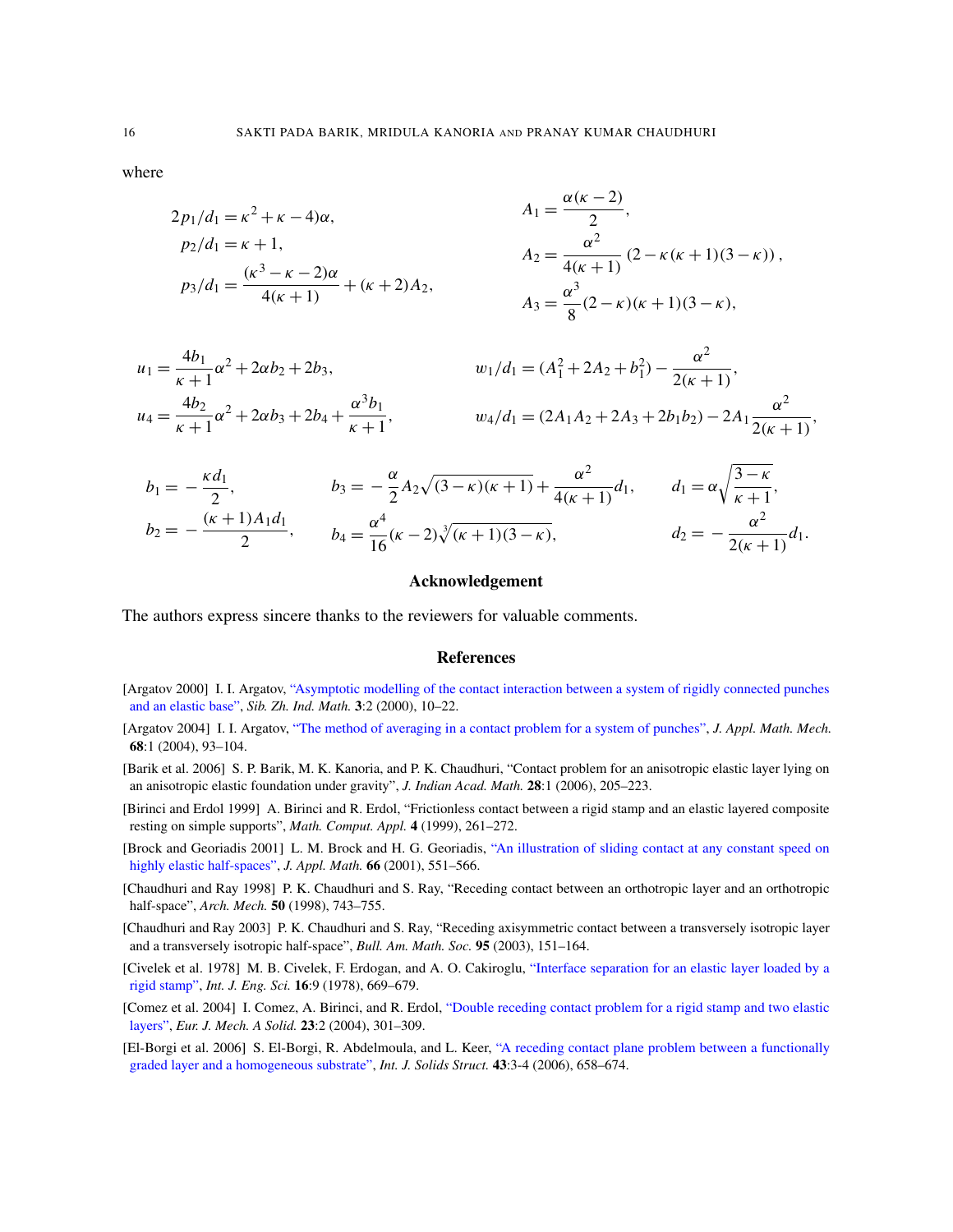- <span id="page-17-22"></span><span id="page-17-6"></span>[Erdogan and Gupta 1972] [F. Erdogan and G. D. Gupta, "On the numeri](http://dx.doi.org/10.1016/0020-7225(86)90078-9)cal solution of singular integral equations", *J. Appl. Math.* 29 (1972), 525–534.
- <span id="page-17-19"></span>[Fabrikant 1986] V. I. Fabrikant, "Flat punch o[f arbitrary shape on an elastic half-space",](http://dx.doi.org/10.1016/S0955-7997(98)00018-6) *Int. J. Eng. Sci.* 24:11 (1986), 1731– 1740.
- <span id="page-17-16"></span>[Garrido and Lorenzana 1998] J. A. Garrido and A. Lorenzana, ["Receding contact problem involving larg](http://dx.doi.org/10.1016/0895-7177(91)90060-K)e displacements using the BEM", *Eng. Anal. Bound. Elem.* 21:4 (1998), 295–303.
- <span id="page-17-2"></span>[Garrido et al. 1991] [J. A. Garrido, A. Foces, and F. Paris,](http://dx.doi.org/10.1016/0020-7225(81)90108-7) "B.E.M. applied to receding contact problems with friction", *Math. Comput. Model.* 15:3-5 (1991), 143–153.
- <span id="page-17-13"></span>[Gecit 1981] M. R. Gecit, ["Axisymmetric contact problem for an elastic layer and an elas](http://dx.doi.org/10.1016/0020-7225(86)90054-6)tic foundation", *Int. J. Eng. Sci.* 19:6 (1981), 747–755.
- <span id="page-17-0"></span>[Gecit 1986] M. R. Gecit, "Axisymmetric contact problem for a semiinfinite cylinder and a half space", *Int. J. Eng. Sci.* 24:8 (1986), 1245–1256.
- <span id="page-17-21"></span>[Gladwell 1980] G. M. L. Gladwell, *Contact problems in the classical theory of elasticity*, Sijthoff and Noordhoff, Alphen aan den Rijn, The Netherlands, 1980.
- <span id="page-17-9"></span>[Gradshteyn and Ryzhik 1963] I. S. Gradshteyn and I. M. Ryzhik, *Table of integrals, series, and products*, Academic Press, New York, 1963.
- <span id="page-17-15"></span>[Hussain et al. 1968] M. A. Hu[ssain, S. L. Pu, and M. A. Sadowsky, "Cavitation at the ends of an elliptic inc](http://dx.doi.org/10.1016/0045-7949(90)90385-F)lusion inside a plane under tension", *J. Appl. Mech.* (*Trans. ASME*) 35 (1968), 505–509.
- <span id="page-17-12"></span>[Jing and Liao 1990] H.-S. Jing and M.-L. Liao, "An improved finite element scheme for elastic contact problems with friction", *Comput. Struct.* 35:5 (1990), 571–578.
- <span id="page-17-8"></span>[\[Keer et al.](http://dx.doi.org/10.1023/A:1011934203478) 1972] L. M. Keer, J. Dundurs, and [K. C. Tasi, "Problem involving receding contact between a la](http://dx.doi.org/10.1023/A:1011934203478)yer and a halfspace", *J. Appl. Mech.* (*Trans. ASME*) 39 (1972), 1115–1120.
- <span id="page-17-7"></span>[Kit and Monastyrsky 2001] G. S. Kit and B. E. Monastyrsky, "A contact problem for a half-space and a rigid base with an axially symmetric recess", *J. Math. Sci.* 107:1 (2001), 3545–3549.
- <span id="page-17-4"></span>[\[Li and Dem](http://dx.doi.org/10.1016/0020-7225(85)90112-0)psey 1988] H. Li and J. Dempsey[, "Unbonded contact of a square plate on an elastic half-spac](http://dx.doi.org/10.1016/0020-7225(85)90112-0)e or a winkler foundation", *J. Appl. Mech.* (*Trans. ASME*) 55 (1988), 430–435.
- <span id="page-17-5"></span>[Loboda and Tauchert 1985] V. V. Loboda and T. R. Tauchert, "The elastic contact problem for dissimilar orthotropic semiinfinite and infinite strips", *Int. J. Eng. Sci.* 23:12 (1985), 1337–1349.
- <span id="page-17-10"></span>[Martynyak 1985] R. M. Martynyak, "T[he interaction of elastic half-planes under an incomplete mechanical](http://dx.doi.org/10.1016/0020-7225(69)90081-0) contact", *Mat. Met. Fiz.-Mekh. Polya.* 22 (1985), 89–92.
- <span id="page-17-14"></span>[Noble and Hussain 1969] B. Noble and M. A. Hussain, ["Exact solution of certain d](http://dx.doi.org/10.1016/0020-7683(88)90102-3)ual series for indentation and inclusion problems", *Int. J. Eng. Sci.* 7:11 (1969), 1149–1161.
- <span id="page-17-20"></span>[Nowell and Hills 1988] D. Nowell and D. A. Hills, "Contact problems incorporating elastic layers", *Int. J. Solids Struct.* 24:1 (1988), 105–115.
- <span id="page-17-17"></span>[\[Oz](http://dx.doi.org/10.1016/0045-7949(95)92007-5)turk and Erdogan 1993] M. Ozturk [and F. Erdogan, "The axisymmetric crack problen in a non-homogeneo](http://dx.doi.org/10.1016/0045-7949(95)92007-5)us medium", *J. Appl. Mech.* (*Trans. ASME*) 60 (1993), 406–413.
- <span id="page-17-11"></span>[Paris et al. 1995] F. Paris, A. Blazquez, and J. Canas, "Contact problems with nonconforming discretizations using boundary element method", *Comput. Struct.* 57:5 (1995), 829–839.
- <span id="page-17-18"></span>[\[Pu and Hussain 1970\]](http://dx.doi.org/10.1016/0045-7949(95)00413-0) S. L. Pu and M. A. Hussain, "Note on the unbonded cont[act between plates and an elas](http://dx.doi.org/10.1016/0045-7949(95)00413-0)tic half-space", *J. Appl. Mech.* (*Trans. ASME*) 37 (1970), 859–861.
- <span id="page-17-1"></span>[\[Satish K](http://dx.doi.org/10.1016/0020-7225(80)90115-9)umar et al. 1996] K. Satish Kumar, B. Dattaguru[, T. S. Ramamurthy, and K. N. Raju,](http://dx.doi.org/10.1016/0020-7225(80)90115-9) "Elasto-plastic contact stress analysis of joints subjected to cyclic loading", *Comput. Struct.* 60:6 (1996), 1067–1077.
- <span id="page-17-3"></span>[Schmuesre et al. 1980] D. Schmuesre, M. Comminou, and J. Dundrus, "Separation and slip between a layer and subtrate caused by tensile load", *Int. J. Eng. Sci.* 18:9 (1980), 1149–1155.
- [Selvanduri 1983] A. P. S. Selvanduri, "The body force inducing separation at a frictionless precompressed transversely isotropic interface", *T. Can. Soc. Mech. Eng.* 7 (1983), 154–157.